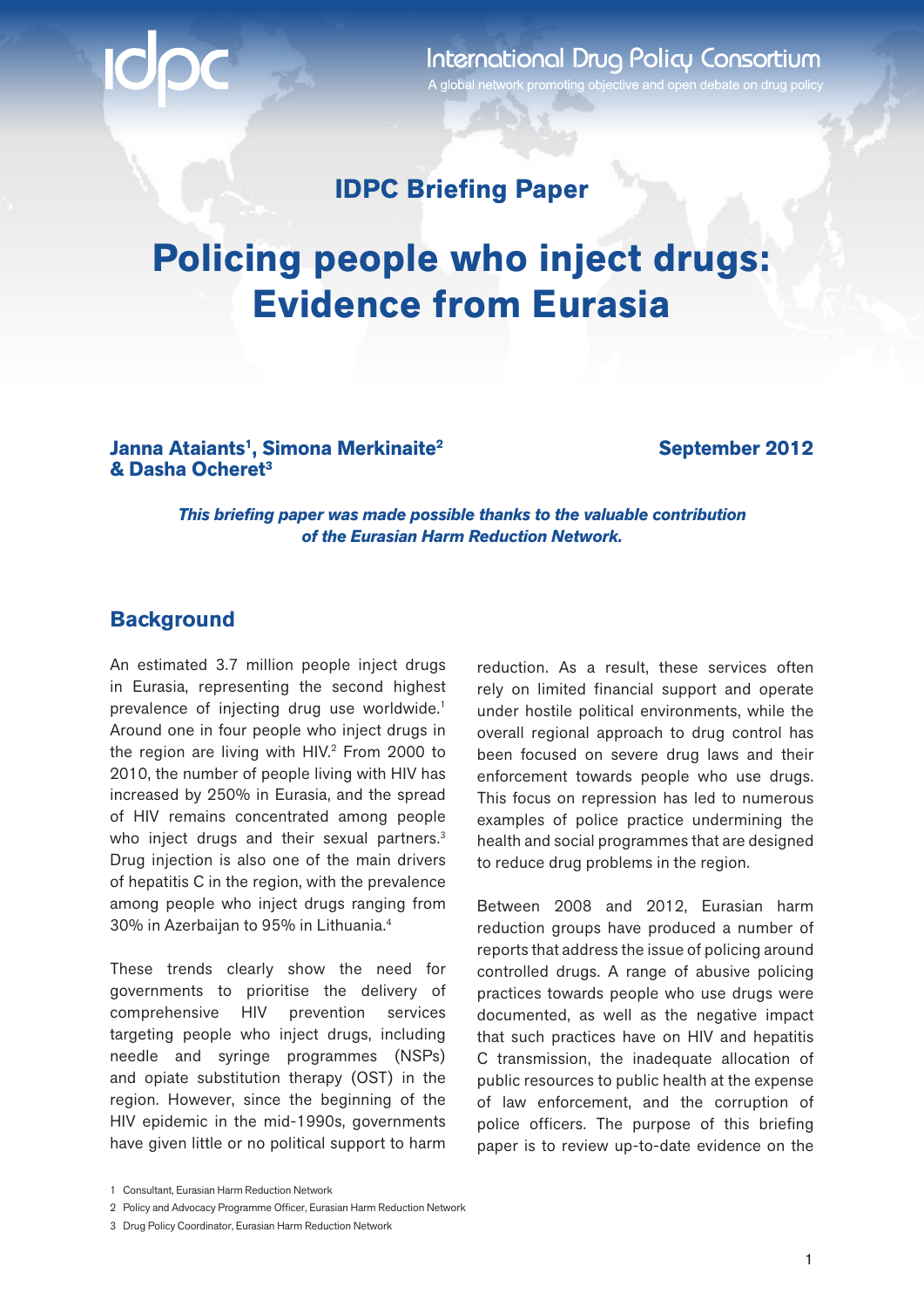institutionalisation of police violence toward people who use drugs across the region and the implications of these practices for public health and society. The review relies on data collected from several Eurasian countries and depicts instances of police abuse against people who use drugs as systematic practices widespread across the region. The paper concludes that the quantity and quality of interactions with the police profoundly shape the behaviour of people who use drugs and result in poor public health outcomes.<sup>5</sup>

# **Drug laws and the criminalisation of people who use drugs**

*I was summoned to the Department of Internal Affairs and searched. In my pocket they found a dose of heroin, less than one gram. Despite the low amount and no intent to distribute the drug, I was sentenced to two years in prison, since personal use is punishable by incarceration for up to five years. The time in prison didn't cure me of my dependency, and no treatment was provided. Personal testimony from Belarus6*

Echoing the 1998 UN Declaration on the Guiding Principles of Drug Demand Reduction,7 the drug policies and strategies of many Eurasian countries frequently reiterate the need for a balanced approach to drug control, which is usually understood as a combination of interventions aimed at eradicating drug markets (supply reduction) and reducing the prevalence of drug use (demand reduction). **Russia's** drug strategy (2010-2020), for example, states that anti-drug goals should be attained through a 'balanced and justified combination' of supply reduction, demand reduction, and international cooperation on drug control.8 Similarly, the objectives of **Romania's** drug strategy (2005– 2012) include the development of an integrated

system including demand reduction, the provision of adequate medical, psychological and social assistance for people who use drugs, and streamlining anti-trafficking activities.<sup>9</sup> In practice, however, the trend to penalise people who use drugs has made drug control systems heavily skewed toward law enforcement at the expense of a balanced approach that prioritises health outcomes.

While the extent of drug control varies across the region, drug legislation usually leads to frequent and intrusive interventions by law enforcement officers in the lives of people who use drugs. This mainly results from the criminalisation of people who use drugs. In **Georgia**, for example, the government adopted a new piece of legislation in 2006 allowing the police to stop people in the street and bring them in for urine drug testing, with positive results leading to a high fine or imprisonment.<sup>10</sup>

While most countries in the region do not criminalise drug use *per se*, they tend to criminalise the possession of very low amounts of drugs or have not set legal threshold quantities for personal possession. For instance, in **Romania**, the law does not differentiate between possession for personal use and intent to supply, which means that the possession of any amount of a controlled substance qualifies as a criminal offence. In Ukraine, the law changed in 2010 makes possession of greater quantities than 0.005 g of heroin and acetylated opium a criminal offence. As a result, Ukrainian courts may sentence someone for a residue of controlled substance found in used syringes.11 Laws that either criminalise very low doses of drugs, or fail to set indicative thresholds on what constitutes personal use, leave ample room for the police to arrest large numbers of people who use drugs and send them to the criminal justice system, often resulting in harassment and abuse.

Even when drug laws only impose administrative penalties for drug use or set more reasonable minimum threshold quantities to define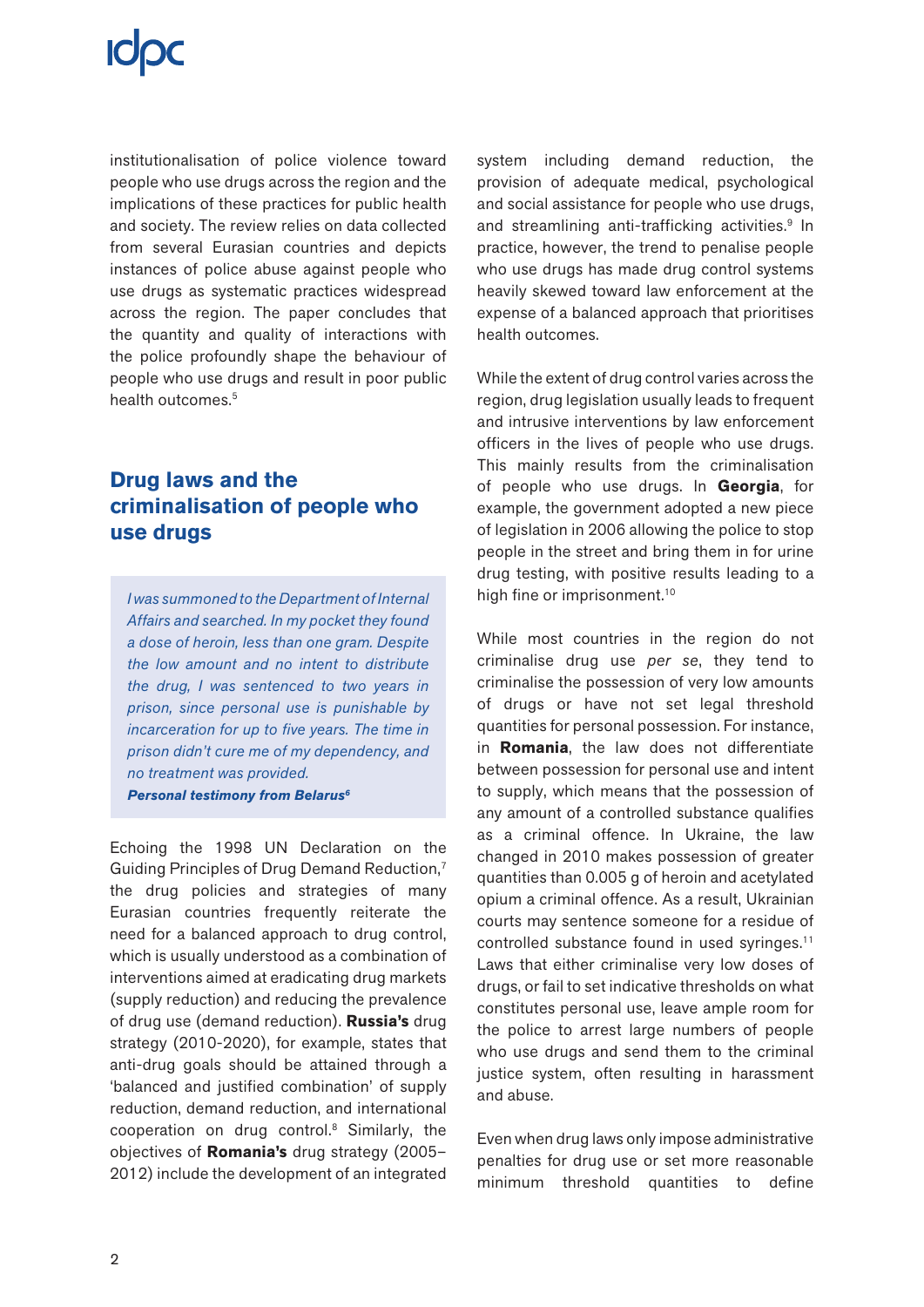possession for personal use, as is the case in some Eurasian countries (for example, ranging from 1 to 10 grams of heroin in **Kyrgyzstan**), drug legislation frameworks leave people who use drugs highly vulnerable to police misconduct. In many countries, administrative liability for drug use does not only involve fines, but also administrative arrest, carried out by the police. For example, in **Russia,** drug use can be penalised by up to 15 days of administrative detention.

In all Eurasian countries, the police are encouraged to meet arrest quotas, provoking a form of 'predatory policing' towards people who use drugs – as people who use drugs are an easy target for arrest, drug laws provide an opportunity for the police to fulfil their arrest quotas. Legislative mechanisms are sometimes established to assist the police in filling such quotas. For example, laws regulating police investigation work often encourage sting operations called 'test buys' of drugs. According to the laws, 'test buys' should be overseen by police chiefs and based on previously documented evidence. In reality, however, a 'test buy' sometimes serves to arrest ordinary people who use drugs. Several cases in **Russia** on illegal 'test buys' have been successfully challenged in the European Court of Human Rights (for example, *Khudobin v. Russia* and *Vanyan v. Russia*).12

Finally, the registration of people who use drugs in official government records, a legacy of Soviet-era legislation and a policy that is very specific to the region, provides another layer of police control. Reports from **Russia**, **Georgia**, and **Ukraine** show that drug user registries add little value to improving the health of people who use drugs, but deprives them of certain civil rights, including parental rights, the inability to apply for a driver's license, and restrictions on employment.13 Concerns are also raised about the fact that the police take particular note of people added to drug user registries, subjecting them to extensive surveillance and making them easy targets for abuse.

# **Street level enforcement of drug laws**

*The daily life of drug users is characterised by a constant terror arising from the widespread illegal practices employed by law enforcement officials. Civil society report from Russia14*

In Eurasia, most drug laws generally disregard the principles of public health or human rights. While drug laws pose many problems, it is the way they are implemented which impact most negatively on people who use drugs. A number of factors explain how policing practices can lead to widespread and systematic human rights violations. These factors include the wide discretionary powers enjoyed by police in targeting people who use drugs, a lack of respect for human rights in the region, the traditional use of violence towards vulnerable groups (i.e. people who use drugs, ethnic and sexual minorities, sex workers, and homeless people), as well as negative perceptions of people who use drugs by the general public and the government. In the absence of an independent oversight and evaluation of policing practices, and with the encouragement of the general public, the police are able to act with impunity in their actions towards people who use drugs. The information below provides an overview of the most common policing practices in the region.

### **Police interventions at pharmacies, OST and harm reduction facilities**

*Police are around this needle exchange point frequently. They have stopped me a few times... They ask me, 'Where are you going? Why?' They gave me warnings: 'Don't come around here. We don't want to see you around here'. Personal testimony from Ukraine15*

Reports from **Georgia**, **Ukraine, Kyrgyzstan**  and **Russia** documented that the police frequently monitor sites where they can easily catch people who may be in possession of small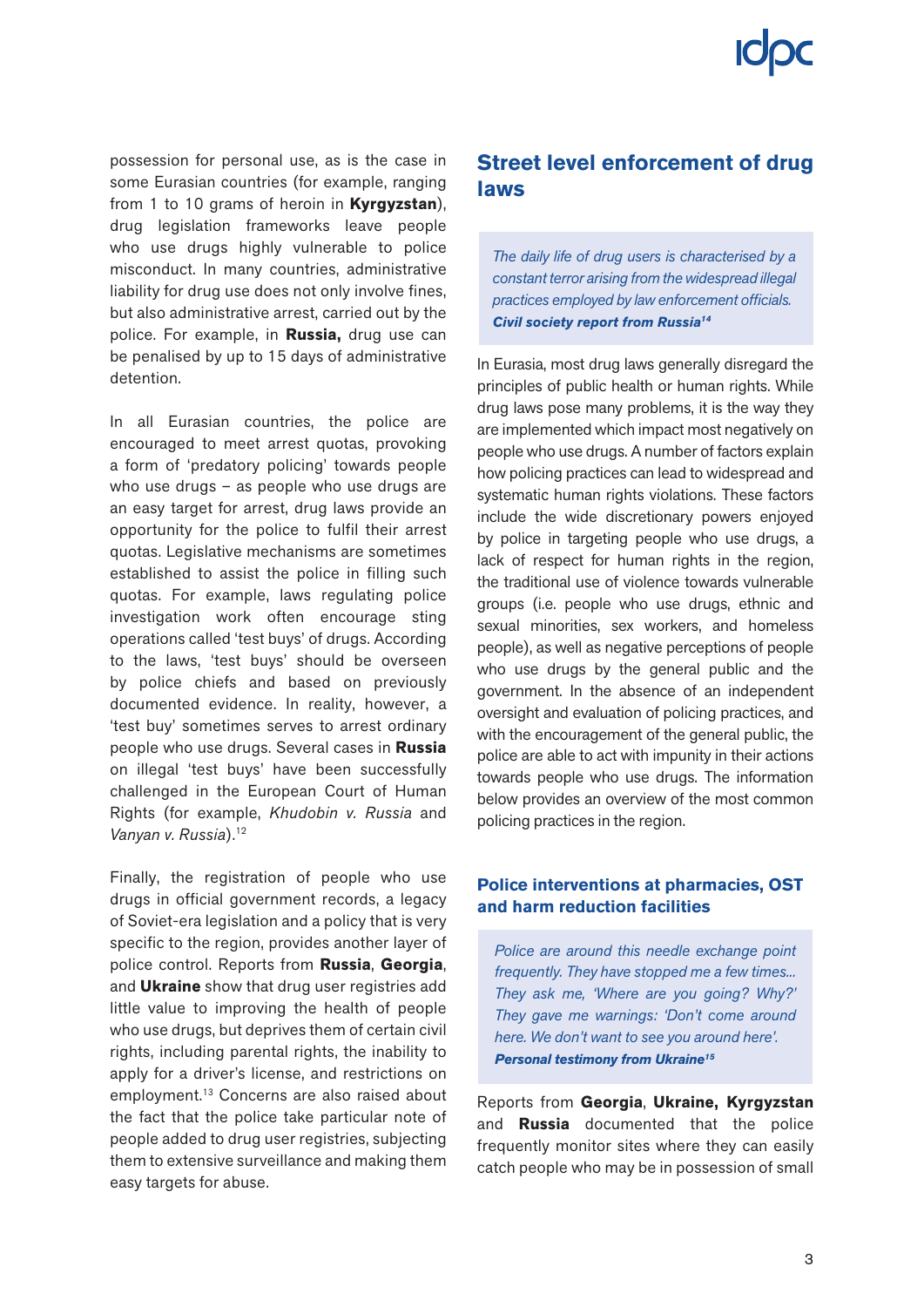amounts of drugs or may have recently used controlled substances.16

For example, although syringes are sold overthe-counter in Eurasia, it is often impossible for people who use drugs to buy them because of police raids near pharmacies or refusal of pharmacists to sell syringes to people who use drugs.<sup>17</sup> Even when procuring syringes is perceived to be 'safe', carrying them brings risks of body search and arrest, since the possession of injection equipment is considered by the police as evidence of drug use. These practices escalate needle sharing and hastened injection at sale points, and discourage the return of used syringes at harm reduction sites.<sup>18</sup>

Similarly, harm reduction and OST facilities are frequently subjected to police surveillance and harassment of both patients and doctors. In **Ukraine**, the scale up of OST programmes was followed by widespread police harassment of staff and OST patients. In 2010, a doctor from Odessa was charged with 44 accounts of drugrelated 'crime', including 'illegal' distribution of buprenorphine to his patients, facing five years of imprisonment, but was finally acquitted after spending 18 months in detention.<sup>19</sup> In 2011, the Ukrainian Ministry of Interior ordered the regional offices of the Department of Drug Enforcement to collect personal data from all OST patients. Several days later, the police went to the 168 existing OST sites nationwide<sup>20</sup> and extracted information from the patients about their HIV status and criminal records. The police advised doctors to cooperate to avoid further sanctions.<sup>21</sup>

In **Georgia**, the police ostensibly monitor staff and clients at harm reduction and OST facilities. In 2009 alone, an outreach worker on methadone and living with HIV and hepatitis C, working in a community-based harm reduction programme in Tbilisi, was stopped and taken to a drug testing facility by the police 27 times. Every time, testing showed negative results for all substances but methadone. Surveillance, psychological pressure and stigma can have

negative consequences for the mental and physical health of OST patients.22

Finally, in a number of countries, including **Azerbaijan**, **Russia**, **Ukraine** and **Georgia**, emergency medical workers have to inform the police about overdose cases.<sup>23</sup> A 2008 survey of 313 people who inject drugs in Russia found that every  $5<sup>th</sup>$  overdose episode was handled by an ambulance jointly with the police. $24$ Police involvement may result in criminal or administrative charges for overdose victims and witnesses, as well as their mandatory registration as occasional or problematic drug users. This practice deters people to seek help when they are victim or witness to an overdose.

### **Misrepresented or fabricated evidence in court cases**

*Courts are used to certain things, so they do not care for evidence. [The] testimony of the drug user is not worth anything and is not listened to.* 

*Personal testimony from Lithuania25*

In order to reach their monthly quotas on administrative and criminal arrests, the police routinely misrepresent available evidence in order to make cases seem more serious than they actually are – possession of drugs for personal consumption turns into 'possession with intent to supply', while social distribution of drugs becomes 'drug sale'.

Common methods of fabrication of evidence include procedural violations, provocation of drug sale, planting drugs, and using quasiwitnesses, as is frequently the case in Russia.26

Often, evidence presented in courts by the police is dubious. In Russia or Kyrgyzstan, law enforcement agencies openly admit that they lack adequate equipment to determine the exact amount of controlled substances in confiscated products, and therefore use the total weight of the confiscated product although its level of purity can vary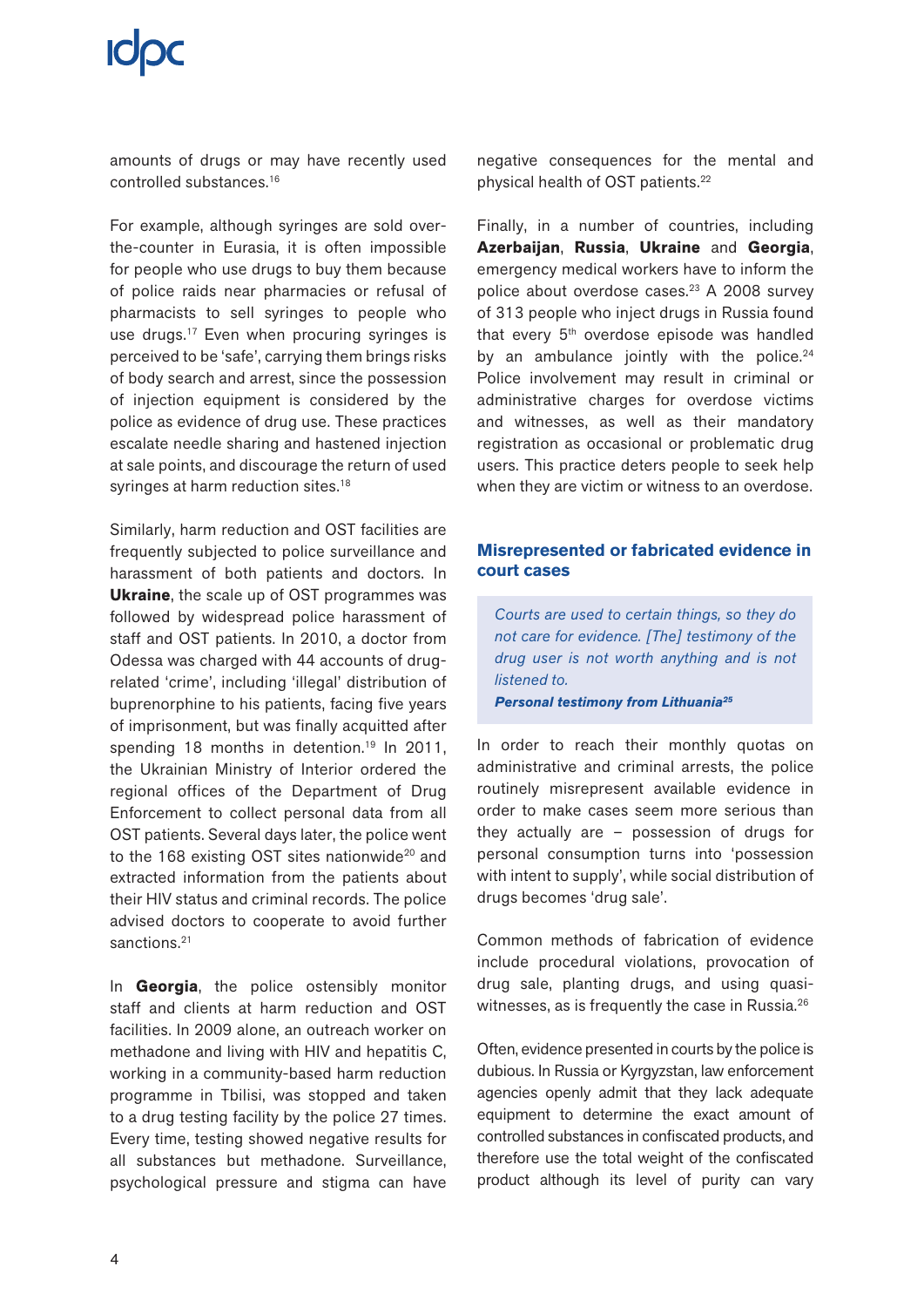greatly.27 This can have important repercussions in terms of conviction and levels of sentencing applied for the offence at hand. Similar issues can be raised regarding evidence drawn from drug testing. In Georgia, in 2008 only, 50,000 people were detained and 1,605 people were imprisoned as a result of involuntary drug testing. $28$  The police use the results of rapid urine stripe tests as judicial evidence, despite the fact that this against international standards.29 Indeed, many over-thecounter cold medications, as well as medication for depression, Parkinson's and Alzheimer's, antiretroviral medicines, and some foodstuffs are known to give false-positive results for urine drug screening tests. Rapid urine tests should always be confirmed by standard laboratory methods. In addition, in Georgia, a person refusing to take the urine test is subjected to a 'clinical examination' during which drug use is confirmed through a 'visual examination by an expert'.30

### **Corruption and extortion by the police**

*The cops need to meet quotas, which means that they need to arrest people, so the baryga [drug dealer] provides a drug user; the cops need money, so the baryga provides a kickback; […] they need drugs to plant on an addict – so the baryga provides some drugs. If the baryga has problems with some other cops, his cops will solve them. Personal testimony from Tajikistan31*

Inadequate police salaries in the region, coupled with easy access to the profitable drug trade often encourage corruption among the police. For people arrested in possession of drugs, paying police officers a bribe often seems to be the best alternative to the threat of detention.32 Another common practice is that of pressing people who use drugs to become police informants, especially when they are unable to pay a bribe.33 In **Russia**, the police forces ex-prisoners dependent on drugs to provide information on dealers and fellow users in exchange for return of their identity documents (kept at the police station during

imprisonment), which are necessary to access healthcare, housing and employment.<sup>34</sup>

The practice of 'test buys' also encourages police corruption. A report from **Tajikistan** shows<sup>35</sup> that easy access to drugs and extensive control over people who use drugs prompts the police to run their own drug trade rings. Under extreme circumstances, police officers disguise those sales as 'test buys' to protect themselves and their superiors from prosecution. Therefore, in addition to arresting people who use drugs, a sting operation is often used as a lucrative activity, rather than as a pursuit for justice.

### **Physical and sexual violence**

*He [police Major] has the distinction of being particularly pitiless with junkies. He considered them animals… He just disliked them so much, he used to, like, put a gashelmet with an ash tray, you know this joke? So they put the gas-mask on you, pinch the tube so that you can't breathe and then they smack the ashtray right into your face so all your face turns black. Personal testimony from Russia36*

People who use drugs in Eurasia are often subjected to humiliation and excessive use of force by the police. Certain physical identifiers (wide pupils, needle marks on veins), the possession of drugs and/or used syringes, and the inability of the person to pay a bribe may trigger police brutality, including beatings and sexual abuse. A study among people who use drugs in the region shows that police brutality is widespread and many interviewees perceived it as routine.<sup>37</sup>

Police brutality can be caused by operational and punitive motives. Operational motives include meeting arrest quotas, extortion of money or the need for information. For example, one common policing practice consists in the extortion of contacts, information and/or evidence from a person dependent on drugs experiencing withdrawal symptoms – this is easily possible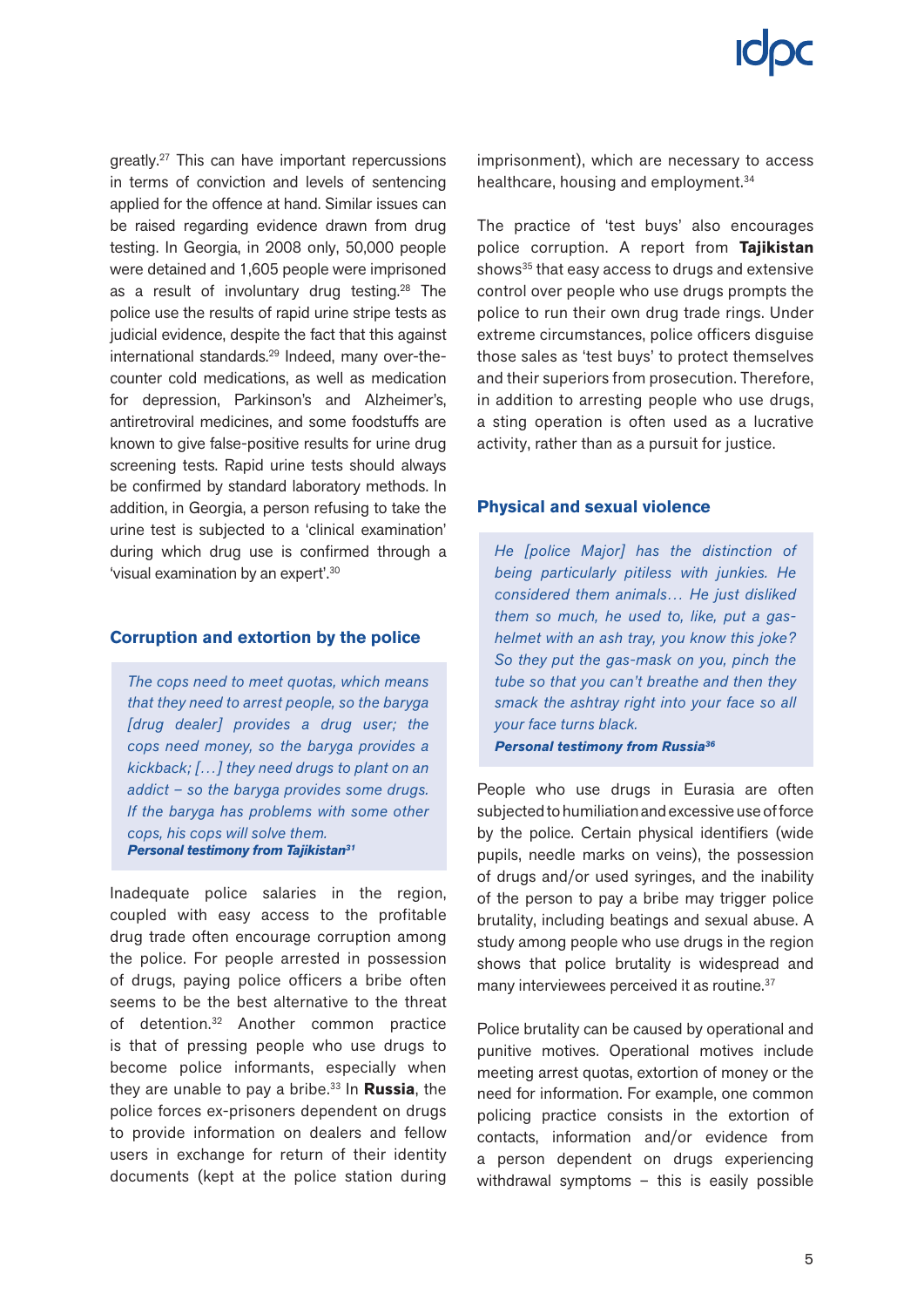because, in a number of Eurasian countries, the police can detain people for up to 72 hours without a prosecutor's order. Punitive motivations include moral punishment and discipline.<sup>38</sup>

Finally, the practice from police officers to demand sexual favours in exchange for freedom has been widely documented in many countries in the region. A 2009 assessment of women who use drugs in the region revealed that in **Georgia** 13% of respondents had been asked for sexual favours by the police during arrest, in **Azerbaijan** 15% of assessment participants reported beatings by the police and 7% reported rape or coerced sex by police officers, while in **Kyrgyzstan** 40% of surveyed women experienced violence at the hands of police officers.39

# **Effects of policing practices on health and social outcomes**

Evidence from the region suggests that law enforcement approaches to drug control and practices towards people who use drugs contribute to a number of health and social harms.

### **Health consequences**

*When they started fighting drugs, channels for distribution were blocked, while drug treatment opportunities remained limited. The only solution for many was home-made desomorphine produced from codeinecontaining medications available over the counter. In December 2009, I was hospitalized with osteomyelitis of the lower jaw. After three years of desomorphine use my health was in a miserable state: acute osteomyelitis, trophic ulcers, multiple septic wounds and hepatitis C. Personal testimony from Russia40*

The connection between abusive policing and the HIV epidemic and other bloodborne infections is well documented. Police interference in the work of health services, including NSPs and OST facilites deters people who use drugs from accessing harm reduction and other health services because of fear of arrest, and leads to unsafe drug use behaviours, consequently accelerating the spread of the HIV epidemic and increasing other drug-related harms. A 2008 study in St. Petersburg, **Russia**, found that women who had experienced police violence at a syringe exchange bus 10 years previously were still afraid of using harm reduction services.41 In **Ukraine**, the 2010 rescheduling of personal possession of heroin and acetylated opium from 0.1 to 0.005 g was immediately followed by a sharp decrease in the number of exchanged syringes at harm reduction facilities.42 Combined, these two countries account for over 90% of HIV cases in Eurasia, unsafe injecting being the key driver of the epidemic.<sup>43</sup>

In similar situations, people who use drugs also tend to avoid drug dependence treatment programmes although OST has been associated with a number of positive health and social outcomes, including reduced risks of incurring HIV and a more stable lifestyle for the patient. However, private drug treatment is generally expensive in the region, while free-of-charge public drug treatment involves mandatory enlistment on drug dependence registries, making those seeking treatment more likely to be targeted by the police.<sup>44</sup>

Fear of arrest also discourages overdose victims and witnesses from seeking emergency medical assistance,45 resulting in high levels of deaths by overdose in the region. In Odessa, **Ukraine**, out of 100,000 annual calls to emergency medical assistance made in 2010, less than 10 were related to overdose because of fear of police involvement.46 A 2009 study among 227 people who use drugs in **Kyrgyzstan** found that only 21% of respondents would call an ambulance in case of overdose because of fear of arrest and of being included in drug user registries.<sup>47</sup>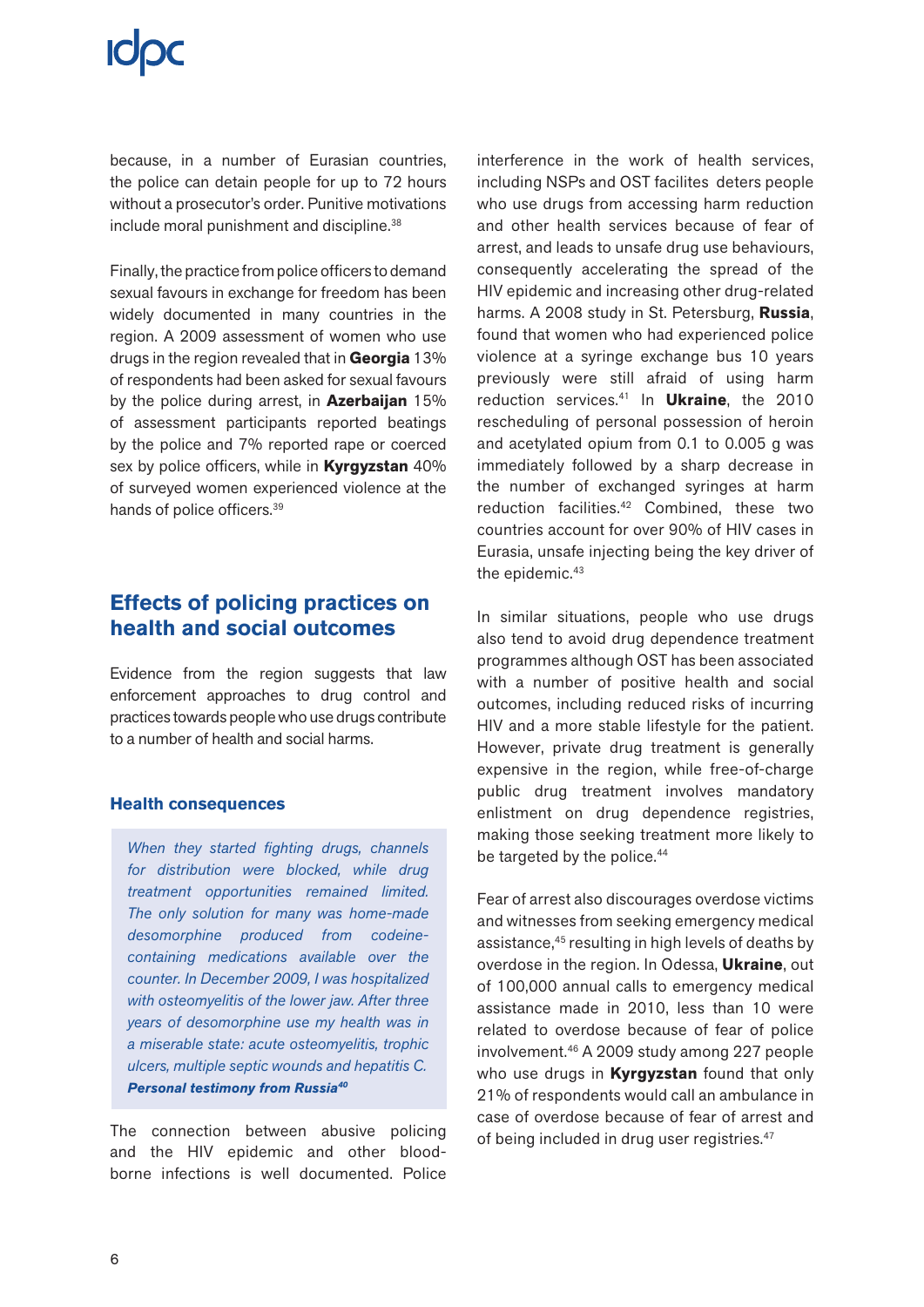Evidence also shows that tough drug laws and their implementation are also associated with riskier drug use patterns. For example, in **Russia** and **Georgia**, the lack of availability of popular drugs and increases in prices (for example, heroin in Russia and Subutex in Georgia) in 2009 and 2010 prompted people who use drugs to switch to highly toxic selfmade drugs. A 2011 survey of people who use drugs in **Russia** indicated that 41% of them shifted to pharmaceutical drugs, including desomorphine,48 and in **Georgia** an estimated 80% of patients undergoing treatment in the country's leading drug treatment clinic identified desomorphine as their drug of choice.<sup>49</sup> The consumption of desomorphine, prepared from over-the-counter codeine medications and toxic chemicals, causes severe damage to health, including a rapid progression of vein thrombosis and limb amputations. In **Romania**, the increasing use of new psychoactive substances,<sup>50</sup> also called 'legal highs', also results from the fear of arrest for carrying controlled substances. In response to changing drug consumption patterns, the government criminalised additional substances, including mephedrone, in an attempt to restrict access to these new psychoactive substances. In 2011, the government also issued an emergency order that simplifies the procedures for amending the list of controlled substances and their level of control. As in Russia and Georgia, the use of these legal highs has led to serious negative consequences in Romania. The rates of daily injecting were raised threefold and the sharing of injection equipment has significantly increased, while harm reduction service providers have been unable to tailor available services to respond to the harms associated with these new substances. Following the legislative change, epidemiologists documented a vast increase in HIV incidence compared with previous years.<sup>51</sup>

The mass incarceration of low-level and nondangerous drug offenders in Eurasia further aggravates health risks. Prison sanctions for drug use and possession for personal use are a direct cause for the growth of the prison population. According to a recent report, more than one in four women in Europe and Central Asia are imprisoned for low-level drug offences, which outnumbers all other reasons for women being incarcerated in the region.<sup>52</sup> The availability of drugs in prisons and the lack of access to harm reduction services in closed settings contribute to the escalation of the HIV epidemic, hepatitis C and tuberculosis among inmates. Prisons in Eurasia have also become breeding grounds for multidrug resistant tuberculosis and lethal coinfection of HIV and tuberculosis among people who use drugs, posing a significant public health threat to inmates and the overall society.<sup>53</sup> Despite these concerns, inmates infected by HIV, tuberculosis, hepatitis C and other acute conditions are often denied minimal medical assistance. In **Russia**, for example, inmates living with HIV and tuberculosis, many of whom have a history of drug use, are often subjected to beatings and other forms of ill-treatment and are denied basic medical assistance. As a result, some people with tuberculosis and/or HIV pass away in prison because of lack of medical care, and many of those who were released early on the grounds of deteriorated health died shortly after release.54

### **Inappropriate allocation of public resources**

*A flagrant example of the harmful consequences of forced drug testing is the case of Eric Muradov, a drug user whose house was confiscated by the court because he could not pay the fine of 800 GEL [USD\$450] in time (Didube-Chugureti District Court). Muradov and his disabled mother became homeless, with no hope to reintegrate into society. Policy report on Georgia55*

Because millions of dollars are being spent on drug law enforcement in Eurasia, funding is inadequate for health and social programmes and the provision of services in prison settings.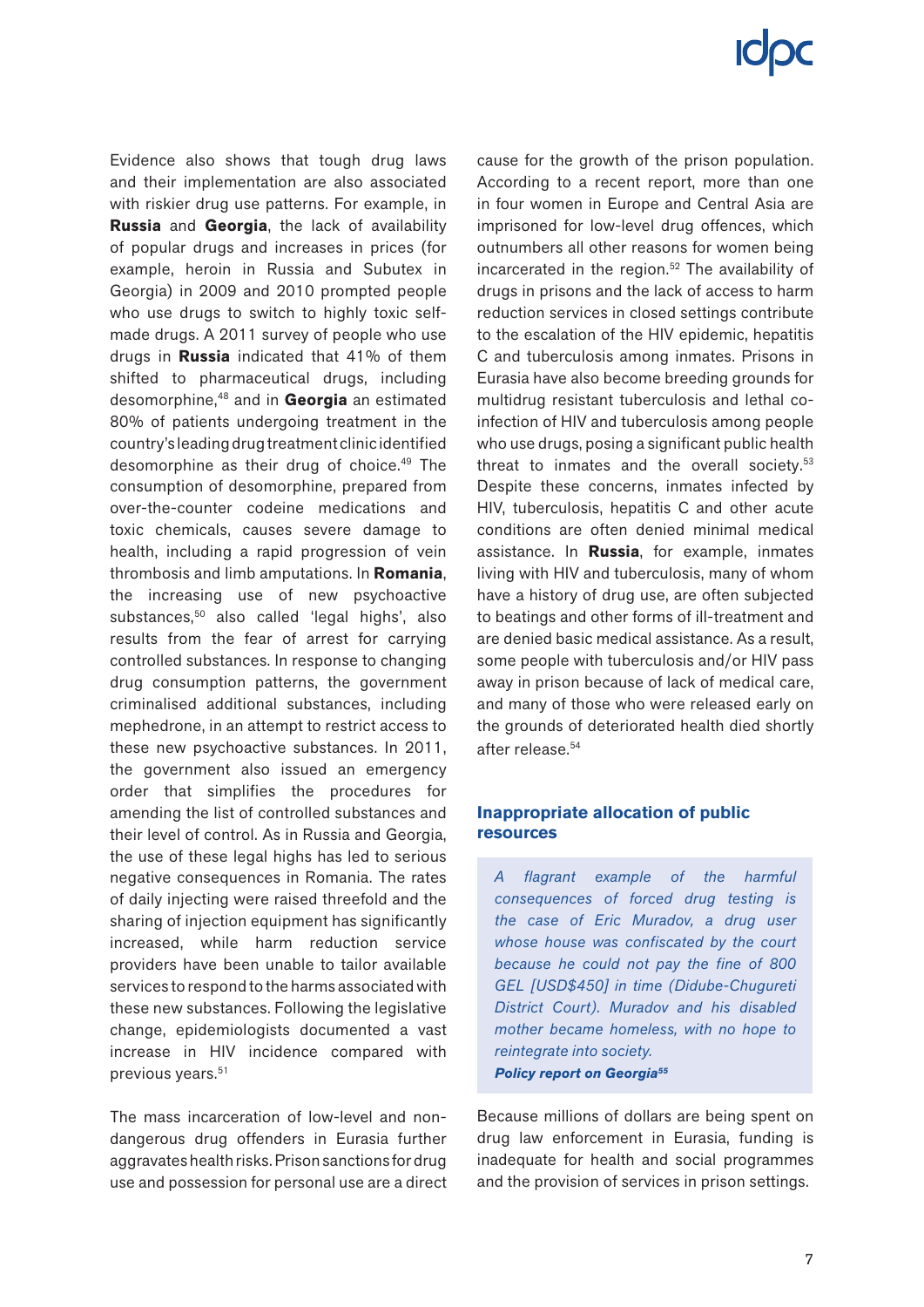Reports from countries in the region demonstrate that substantial resources used in the criminal justice system are used for pretrial detention and the incarceration of lowlevel drug offenders. In **Kyrgyzstan**, the Drug Control State Service spends an estimated US\$ 358,500 on people accused of possession of controlled drugs without intent to supply to others. Almost half of this amount (US\$ 169,300) is used for the pre-trial detention of suspects (usually people who use drugs), who may be kept under arrest from 1.5 to 2 months simply to avoid their possible no show in court.<sup>56</sup> In **Georgia**, a patrol policeman spends more than 8 man-hours on the detention of each potential drug use offender despite evidence that arresting people who use drugs does not have any deterrence effect and does not reduce the prevalence of drug use – civil society groups documented that the majority of people charged with drug consumption offences started using again within two years.<sup>57</sup>

The allocation of significant resources to the surveillance and detention of low-level offenders also diverts limited available resources away from more serious, violent crimes. Indeed, lowlevel drug offenders continue to constitute the majority of convictions in drug-related offences. For example in **Russia**, out of the 108,000 people convicted for drug-related crimes in 2010, 65% were convicted for drug possession with no intent to supply.<sup>58</sup> More than 104,000 individuals were charged with fines and administrative arrest for drug use or possession of small amounts of drugs (e.g. 0.5 grams of heroin or less).<sup>59</sup>

These strategies also divert resources away from education and healthcare services. **Russia** annually invests at least US\$ 100 million in criminal proceedings related to possession of drugs without intent to supply (this excludes the costs of detention and incarceration).<sup>60</sup> In contrast, funds for HIV prevention among vulnerable groups are shrinking. In 2009-2010, the Russian government spent US\$ 8.25 million on a programme which, among other activities, included HIV prevention among people who inject drugs; $61$  in 2011, only \$2.8 million was spent on similar programmes.<sup>62</sup> Available funding is spent on outreach, counselling and referrals, but not on NSP and OST programmes, and the later remains illegal in Russia. Another example is that of **Georgia** which spends an estimated US\$ 10.5 million on street drug testing and only US\$ 720,000 on drug dependence treatment.<sup>63</sup> Studies show that the amounts spent by Georgia on street drug testing could have covered HIV treatment for all those in need. Yet, Georgia purchases ARV medications and provides harm reduction services out of a grant provided by the Global Fund to Fight AIDS, Tuberculosis and Malaria.<sup>64</sup>

## **Discussion**

As countries of the region have been undergoing social transformation over the past 20 years, certain norms and behaviours are still being reproduced from the Soviet past, including within the police, whose attitudes have been mainly shaped by soviet socialist structures. These attitudes include, in particular, the readiness of frontline officers to put the orders of superiors above the law and meet arrest quotas by any means possible. Indeed, the pressure to produce the required number of arrests is one of drivers behind the practices of fabrication of evidence and use of violence toward people who use drugs.

In addition, and as in the Soviet era, the police function as a military force and understand their mission as limited to controlling criminal behaviours, rather than promoting social inclusion and public health. This rather narrow attitude towards policing leads to unnecessary arrests, harassment, abuse and violence, and precludes police officers from assisting citizens in critical, health-threatening situations, such as drug overdose.

Despite some exceptions, there are surprisingly few research studies and evaluations on how to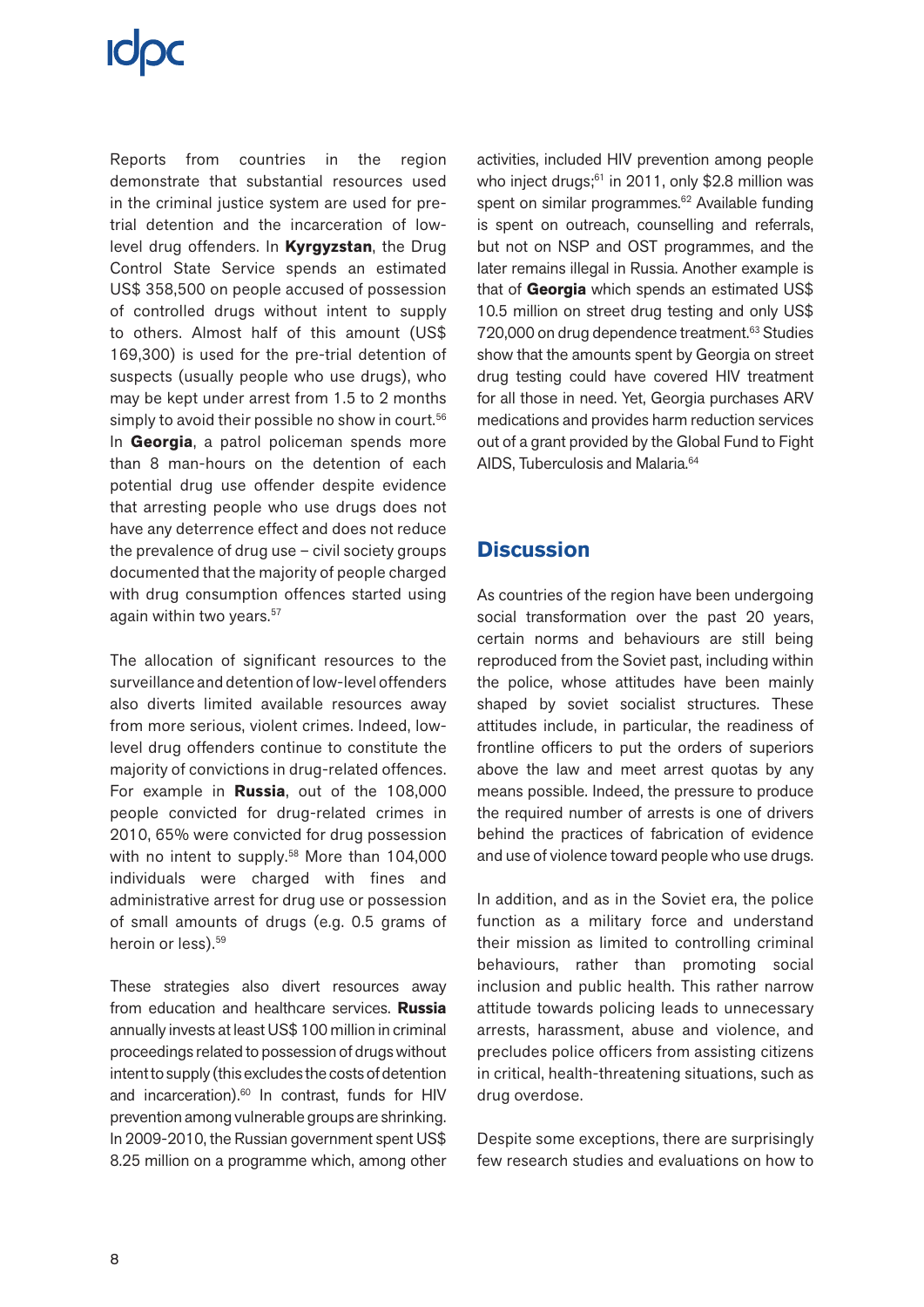reduce police misconduct towards people who use drugs. However, some sporadic examples of police support for more balanced drug policies do exist.65 Those examples show that law enforcement responses toward people who use drugs usually become more effective and less harmful as a result of national drug policy reform, rather than because of police restructuring. Two notable examples of improved policing practices as a result of drug policy reform are the experiences of Switzerland and Portugal.

In 1994, the Swiss government adopted a 'fourpillar' policy, focusing on prevention of drug use, treatment of drug dependence, harm reduction and law enforcement. As a result, the police and public health agencies were able to support one another in directing problematic users towards health and social programmes, hence reducing the health harms associated to drug use and previous drug control strategies. The results of this strategy were particularly successful in putting an end to open drug scenes and significantly reducing HIV transmissions among people who use drugs. The government policy is widely supported by the Swiss population.<sup>66</sup>

In Portugal, the possession of drugs for personal use was decriminalised by a 2001 law. The decriminalisation process was accompanied by the establishment of a system where people arrested in possession of small amount of drugs are referred by the police to Dissuasion committees that can impose administrative sanctions, but also direct people to health and social programmes, including drug dependence treatment and harm reduction services. The police and healthcare systems can therefore work as collaborative entities, and law enforcement agencies can focus on intelligence policing rather than on using limited resources to arrest people who use drugs.<sup>67</sup>

Another interesting example of improved policing is that of the city of Vancouver (Canada). Similarly to Switzerland and Portugal, improvements in police practices toward people who use drugs in Vancouver took place in a wider effort to reform local drug policies. In 2001, the city adopted a 'four-pillar' approach to drug control, modelled on the Swiss drug policy. The new policy encouraged the police to collaborate with public health agencies on matters related to the health and safety of people who use drugs. The local police became instrumental in referring people who use drugs and at higher risk for HIV and violence (such as sex workers and cocaine users) to the safe drug injection facility, Insite, $68$  as well as harm reduction and healthcare facilities. In 2006, the Vancouver authorities released an official policy to restrict police attendance during overdose interventions in order to reduce the level of fear associated with arrests among overdose victims and witnesses. Today, the police identify their function during overdose interventions as 'assisting with lifesaving measures and public safety.'

In all of these, and many other examples, the authorities have found that providing support rather than harassment of drug users leads to the more efficient use of resources, improved health and better social outcomes. If these policies are to be considered as potential alternatives to the current drug control strategies in Eurasia, it will first be necessary to conduct an independent evaluation of the effects of current drug policies in the region, as well as to acknowledge the negative consequences of these policies. Unfortunately, the political will to conduct such a review still appears to be absent among most government officials in Eurasia.

# **Conclusion and recommendations**

Data from the region confirm the findings of earlier research which conclude that a drug policy based on intense drug law enforcement does not lead to a reduction in the scale of drug markets and use, and results instead in police corruption, violations of human rights, and the adoption of risky behaviours by people who use drugs.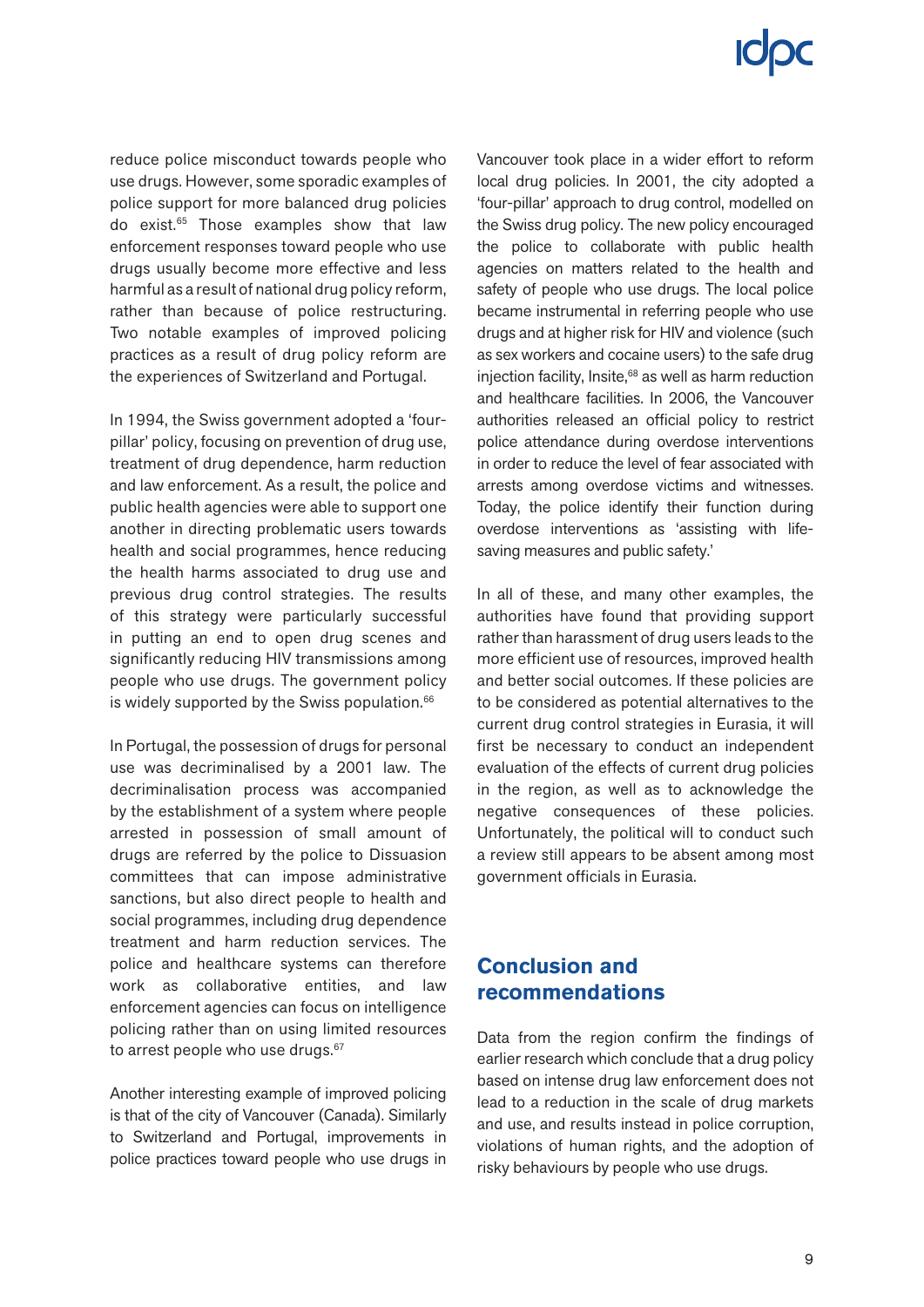In order to address these issues, it is necessary that governments in Eurasia consider reforms of their drug policies in order to refocus their law enforcement strategies and promote public health and social inclusion:

- Governments in Eurasia need to move away from a purely law enforcement-led approach to controlled drugs towards a strategy focused on reducing drug-related harms. This entails that drug use and possession for personal use be decriminalised to promote access to harm reduction and other healthcare services. Arrest quotas need to be removed so that the police are not tempted to target easily identified but low-level drug offenders.
- A growing body of research shows that the indicators currently used to measure the effectiveness of law enforcement – numbers of arrests and seizures – are not appropriate. New sets of indicators should be developed to achieve more realistic goals – i.e. reducing drug-related health and social harms related with drug markets and use. These indicators should focus on:
	- o Tackling organised crime
	- o Tackling the security, health and social problems associated with retail markets
	- o Reducing drug availability to young people
	- o Reducing petty crime committed by people dependent on drugs
- o Supporting health and social programmes.<sup>69</sup>
- Better coordination between drug law enforcement and healthcare facilities should be established to ensure that people who use drugs have access to the services they need. Drug user registration systems should be amended in order to protect the right to privacy of people who use drugs and encourage them to access medical care without fear of being targeted by the police.
- Independent public scrutiny should be conducted to oversee the work of the police and ensure that any misconduct is investigated and sanctioned. Human rights bodies, including the institute of the Ombudsman, should be involved in investigating human rights violations committed by the police against people who use drugs, in partnership with civil society and human rights lawyers. The victims of police abuse should be protected from negative repercussions during and after investigation.
- Free legal aid and counselling and defence lawyers' services should be made available for people who use drugs to ensure that their legal rights are protected and to promote a culture of accountability among law enforcement officials.
- National policy reforms should be adopted to combat corruption within police structures.

**The International Drug Policy Consortium is a global network of non-government organisations and professional networks that specialise in issues related to illegal drug production and use. The Consortium aims to promote objective and open debate on the effectiveness, direction and content of drug policies at national and international level, and supports evidence-based policies that are effective in reducing drug-related harm. It produces occasional briefing papers, disseminates the reports of its member organisations about particular drug-related matters, and offers expert consultancy services to policy makers and officials around the world.**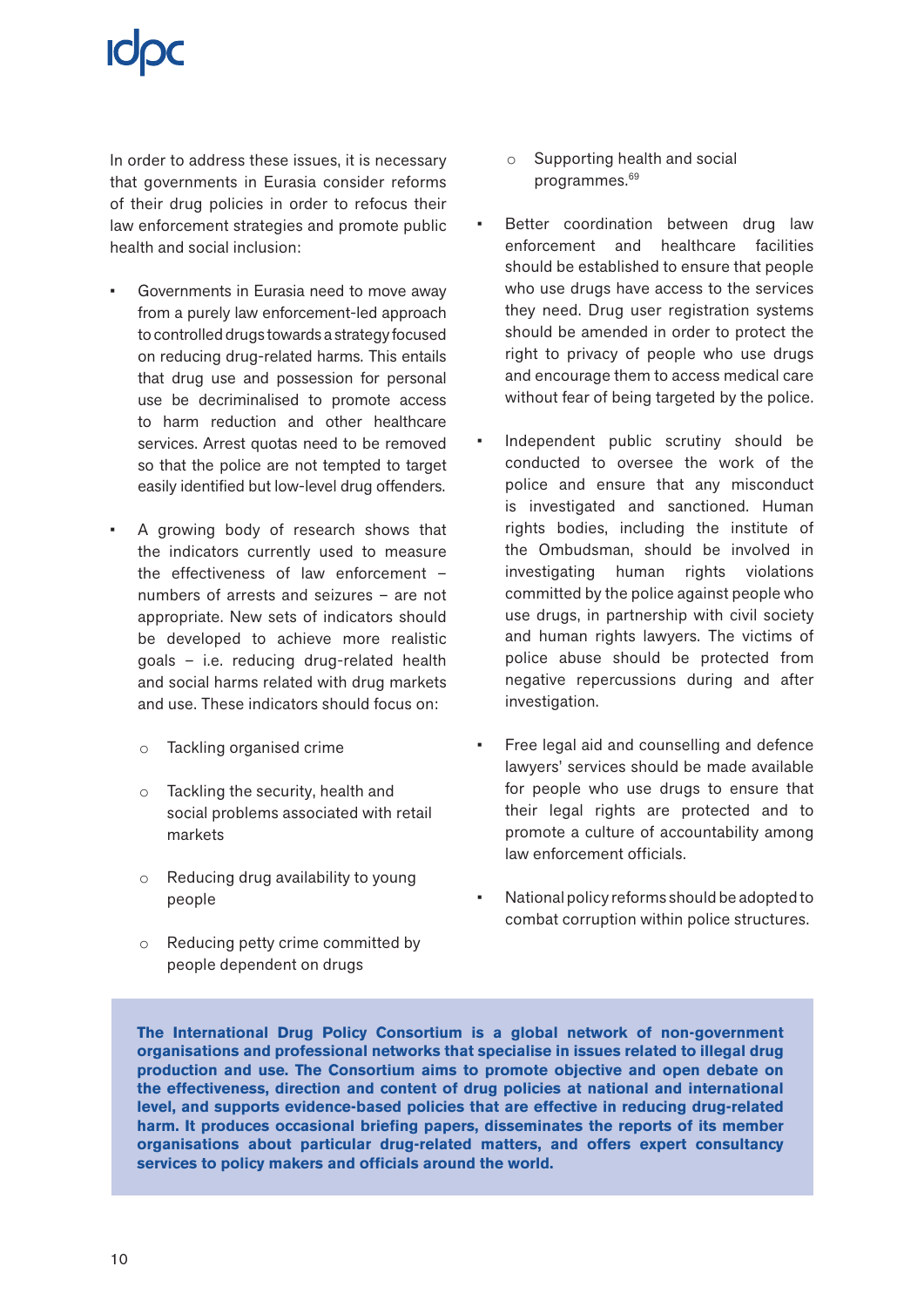# **Endnotes**

- 1 Mathers, B.M., Degenhardt, L., Phillips, B., Wiessing, L., Hickman, M., Strathdee, S.A., Wodak, A., Panda, S., Tyndall, M., Toufik, A., & Mattick, R.P. (2008), 'Global epidemiology of injecting drug use and HIV among people who inject drugs: a systematic review', *The Lancet*, **372**: 1733–1745, [http://www.](http://www.who.int/hiv/topics/idu/LancetArticleIDUHIV.pdf) [who.int/hiv/topics/idu/LancetArticleIDUHIV.pdf](http://www.who.int/hiv/topics/idu/LancetArticleIDUHIV.pdf) [accessed: 26.02.12], [http://www.harm-reduction.](http://www.harm-reduction.org/images/stories/library/costs_report_final_eng.pdf) [org/images/stories/library/costs\\_report\\_final\\_eng.](http://www.harm-reduction.org/images/stories/library/costs_report_final_eng.pdf) [pdf](http://www.harm-reduction.org/images/stories/library/costs_report_final_eng.pdf)
- 2 Mathers, B.M., Degenhardt, L., Phillips, B., Wiessing, L., Hickman, M., Strathdee, S.A., Wodak, A., Panda, S., Tyndall, M., Toufik, A., & Mattick, R.P. (2008), 'Global epidemiology of injecting drug use and HIV among people who inject drugs: a systematic review', *The Lancet*, **372**: 1733–1745, [http://www.](http://www.who.int/hiv/topics/idu/LancetArticleIDUHIV.pdf) [who.int/hiv/topics/idu/LancetArticleIDUHIV.pdf](http://www.who.int/hiv/topics/idu/LancetArticleIDUHIV.pdf) [accessed: 26.02.12]
- 3 World Health Organisation, Joint United Nations Programme on HIV and AIDS, UNICEF (2011), *Global HIV/AIDS Response. Epidemic update and health sector progress towards Universal Access. Progress report 2011,* [http://www.unaids.org/](http://www.unaids.org/en/media/unaids/contentassets/documents/unaidspublication/2011/20111130_UA_Report_en.pdf) [en/media/unaids/contentassets/documents/](http://www.unaids.org/en/media/unaids/contentassets/documents/unaidspublication/2011/20111130_UA_Report_en.pdf) unaidspublication/2011/20111130 UA Report [en.pdf](http://www.unaids.org/en/media/unaids/contentassets/documents/unaidspublication/2011/20111130_UA_Report_en.pdf) [accessed: 27.02.12]
- 4 United Nations Office on Drugs and Crime (2011), *World Drug Report 2011* (Vienna: UNODC), [http://](http://www.unodc.org/unodc/en/data-and-analysis/WDR-2011.html) [www.unodc.org/unodc/en/data-and-analysis/WDR-](http://www.unodc.org/unodc/en/data-and-analysis/WDR-2011.html)[2011.html](http://www.unodc.org/unodc/en/data-and-analysis/WDR-2011.html) [accessed: 26.02.12]
- 5 Sarang, A., Rhodes, T., Sheon, N., & Page, K. (2010), 'Policing Drug Users in Russia: Risk, Fear, and Structural Violence', *Substance Use and Misuse*, **45**: 813–864, [http://www.ncbi.nlm.nih.gov/pmc/](http://www.ncbi.nlm.nih.gov/pmc/articles/PMC2946846/?tool=pubmed) [articles/PMC2946846/?tool=pubmed](http://www.ncbi.nlm.nih.gov/pmc/articles/PMC2946846/?tool=pubmed) [accessed: 28.02.12]; Rhodes, T., Platt, L., Sarang, A., Vlasov, A., Mikhailova, L. & Monaghan, G. (2006), 'Street policing, injecting drug use and harm reduction in a Russian city: a qualitative study of police perspectives', *Journal of Urban Health*, **83**: 911– 925, [http://www.ncbi.nlm.nih.gov/pmc/articles/](http://www.ncbi.nlm.nih.gov/pmc/articles/PMC2438598/) [PMC2438598/](http://www.ncbi.nlm.nih.gov/pmc/articles/PMC2438598/) [accessed: 28.02.12]; Rhodes, T., Simić, M., Baros, S., Žikić, B. & Platt, L. (2008), 'Police violence and sexual risk among female and transvestite sex workers in Serbia: Qualitative study', *British Medical Journal*, **337**:a811, [http://www.bmj.](http://www.bmj.com/highwire/filestream/399267/field_highwire_article_pdf/0.pdf) [com/highwire/filestream/399267/field\\_highwire\\_](http://www.bmj.com/highwire/filestream/399267/field_highwire_article_pdf/0.pdf) [article\\_pdf/0.pdf](http://www.bmj.com/highwire/filestream/399267/field_highwire_article_pdf/0.pdf) [accessed: 28.02.12]; Werb, D., Wood, E., Small, W., Strathdee, S., Li, K., Montaner, J. & Kerr, T. (2008),'Effects of police confiscation of illicit drugs and syringes among injection drug users in Vancouver', *International Journal of Drug Policy*, **19**: 332-338, [http://www.ncbi.nlm.nih.gov/pmc/](http://www.ncbi.nlm.nih.gov/pmc/articles/PMC2529170/?tool=pubmed) [articles/PMC2529170/?tool=pubmed](http://www.ncbi.nlm.nih.gov/pmc/articles/PMC2529170/?tool=pubmed) [accessed: 28.02.12]; Green, T.C., Grau, L.E., Blinnikova, K.N.,

Torban, M., Krupitsky, E., Ilyuk, R., Kozlov, A. & Heimer, R. (2009), 'Social and structural aspects of the overdose risk environment in St. Petersburg, Russia', *International Journal of Drug Policy*, **20**: 270-276; Decker, M.R., Wirtz,A.R., Baral, S.D., Peryshkina, A., Mogilnyi, V., Weber, R.A., Stachowiak, J., Go, V. & Beyrer, C. (2012), 'Injection drug use, sexual risk, violence and STI/HIV among Moscow female sex workers', *Sexually Transmitted Infections,* [http://www.jhsph.edu/humanrights/\\_pdf/](http://www.jhsph.edu/humanrights/_pdf/Decker et al Moscow FSW STI 2012.pdf) [Decker%20et%20al%20Moscow%20FSW%20](http://www.jhsph.edu/humanrights/_pdf/Decker et al Moscow FSW STI 2012.pdf) [STI%202012.pdf](http://www.jhsph.edu/humanrights/_pdf/Decker et al Moscow FSW STI 2012.pdf) [accessed 08.03.12]; Jürgens, R., Csete, J., Amon, J.J., Baral, S. & Beyrer, C. (2010), 'People who use drugs, HIV, and human rights', *The Lancet*, **376**(9739): 97-107, [http://www.](http://www.thelancet.com/journals/lancet/article/PIIS0140-6736%2810%2960830-6/abstract) [thelancet.com/journals/lancet/article/PIIS0140-](http://www.thelancet.com/journals/lancet/article/PIIS0140-6736%2810%2960830-6/abstract) [6736%2810%2960830-6/abstract](http://www.thelancet.com/journals/lancet/article/PIIS0140-6736%2810%2960830-6/abstract) [accessed 23.08.12]

- 6 An appeal to the Global Commission on HIV and the Law from Mink, Belarus (2011)
- 7 United Nations (1998), *Declaration on the Guiding Principles of Drug Demand Reduction,* [www.un.org/](http://www.un.org/documents/ga/res/20sp/a20spr03.htm) [documents/ga/res/20sp/a20spr03.htm](http://www.un.org/documents/ga/res/20sp/a20spr03.htm) [accessed: 20.03.12]
- 8 State Antidrug Policy Strategy: Strategy for the Implementation of the National Anti-Drug Policy of the Russian Federation in the Period Until 2020, [http://stratgap.ru/pages/](http://stratgap.ru/pages/strategy/3662/4434/4437/index.shtml) [strategy/3662/4434/4437/index.shtml](http://stratgap.ru/pages/strategy/3662/4434/4437/index.shtml) [accessed 29.02.12]
- 9 European Monitoring Centre for Drugs and Drug Addiction, *Country overview: Romania*, [http://www.](http://www.emcdda.europa.eu/publications/country-overviews/ro#nds) [emcdda.europa.eu/publications/country-overviews/](http://www.emcdda.europa.eu/publications/country-overviews/ro#nds) [ro#nds](http://www.emcdda.europa.eu/publications/country-overviews/ro#nds) [accessed: 29.02.12]
- 10 Otiashvili, D., Sárosi, P. & Somogyi, G.L. (2008), *The Beckley Foundation Drug Policy Programme Discussion Paper Fifteen – Drug Control in Georgia: Drug Testing and the Reduction of Drug Use?*, [http://](http://www.beckleyfoundation.org/bib/doc/bf/2008_David_211673_1.pdf) [www.beckleyfoundation.org/bib/doc/bf/2008\\_](http://www.beckleyfoundation.org/bib/doc/bf/2008_David_211673_1.pdf) David 211673 1.pdf [accessed 29.02.12]
- 11 Golichenko, M. & Merkinaite, S. (2011), *In breach of International Law: Ukrainian Drug Legislation and the European Convention for the Protection of Human Rights and Fundamental Freedoms. Discussion paper* (Vilnius: EHRN and Canadian HIV/AIDS Legal Network), [http://www.harm-reduction.org/images/](http://www.harm-reduction.org/images/stories/documents/links/european_convention_ukraine.pdf) [stories/documents/links/european\\_convention\\_](http://www.harm-reduction.org/images/stories/documents/links/european_convention_ukraine.pdf) [ukraine.pdf](http://www.harm-reduction.org/images/stories/documents/links/european_convention_ukraine.pdf) [accessed: 26.02.12]
- 12 *Khudobin v. Russia* (2006), ECHR 898, no. 59696/00, § 135, 26 October 2006; *Vanyan v. Russia (2005)*, EHCR 877, no. 53203/99, §§ 46 and 47, 15 December 2005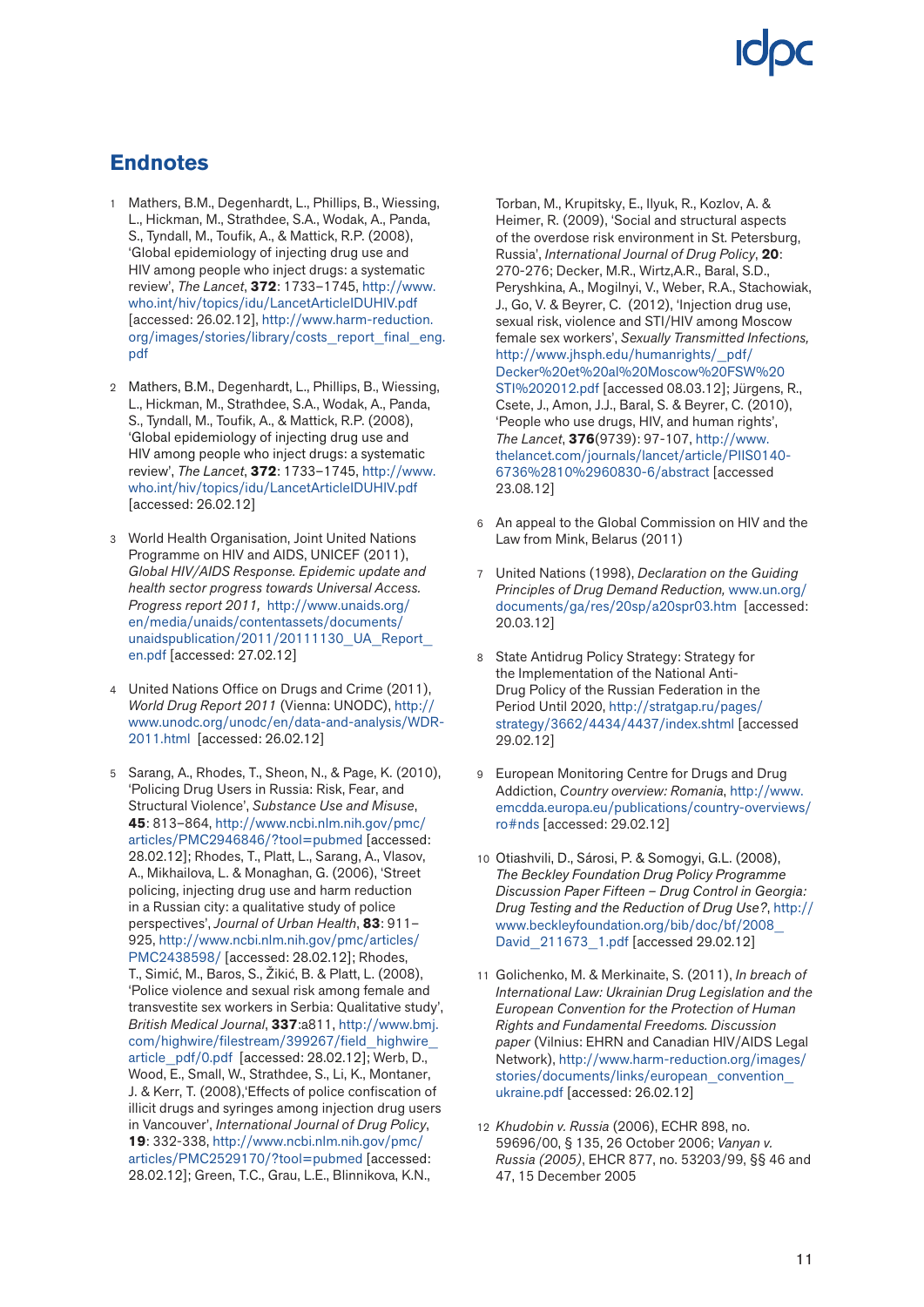- 13 Shields, A. (2009), *The effects of drug user registration laws on people's rights and health: Key findings from Russia, Georgia, and Ukraine* (New York: Open Society Institute), [http://www.soros.org/](http://www.soros.org/initiatives/health/focus/ihrd/articles_publications/publications/drugreg_20091001) [initiatives/health/focus/ihrd/articles\\_publications/](http://www.soros.org/initiatives/health/focus/ihrd/articles_publications/publications/drugreg_20091001) [publications/drugreg\\_20091001](http://www.soros.org/initiatives/health/focus/ihrd/articles_publications/publications/drugreg_20091001) [accessed: 26.02.12]; Levinson, L. & Torban, M. (2009), *Drug registration: By law or bylaws?* (Moscow: Institute for Human Rights) [In Russian]
- 14 Andrey Rylkov Foundation, Canadian HIV/AIDS Legal Network, Eurasian Harm Reduction Network (2011), *Atmospheric Pressure: Russian Drug Policy as a Driver for Violations of the UN Convention on Torture*, [http://www.countthecosts.org/resource](http://www.countthecosts.org/resource-library/atmospheric-pressure-russian-drug-policy-driver-violations-un-convention-torture)[library/atmospheric-pressure-russian-drug-policy](http://www.countthecosts.org/resource-library/atmospheric-pressure-russian-drug-policy-driver-violations-un-convention-torture)[driver-violations-un-convention-torture](http://www.countthecosts.org/resource-library/atmospheric-pressure-russian-drug-policy-driver-violations-un-convention-torture) [accessed: 26.02.12]
- 15 Human Rights Watch (2006), Rhetoric and risk: human rights abuses impede Ukraine's fight against HIV/AIDS (New York: Human Rights Watch)
- 16 International AIDS Alliance (2011), Ukraine: Crackdown on drug substitution, [http://www.](http://www.aidsalliance.org/NewsDetails.aspx?Id=810) [aidsalliance.org/NewsDetails.aspx?Id=810](http://www.aidsalliance.org/NewsDetails.aspx?Id=810) [accessed: 26.02.12]; An appeal to the Global Commission on HIV and the Law from Tbilisi, Georgia (2011); Karpets, A., Beletsky, L., Utyasheva, L., Nechaeva, L. & Tsarev, S. (2011), A Model of prevention and comprehensive care of overdose with psychoactive substances, based on the experience of 2008-2011 project 'Providing Sustainability for Prevention of Opiate Overdose in the Russian Federataion' (Moscow: Nonprofit Partnership ESVERO), [http://www.esvero.ru/](http://www.esvero.ru/files/model_profilaktiky_web.pdf) files/model profilaktiky web.pdf [In Russian] [accessed: 28.02.12]; Golovanevskaya, M. (2011), *Ukraine: Stop police abuse of methadone patients*, [http://blog.soros.org/2011/02/ukraine-stop](http://blog.soros.org/2011/02/ukraine-stop-police-abuse-of-methadone-patients/)[police-abuse-of-methadone-patients/](http://blog.soros.org/2011/02/ukraine-stop-police-abuse-of-methadone-patients/) [accessed: 03.21.12]; Golovanevskaya, M., Vlasenko, L. & Saucier, R. (2012), 'In control?: Ukrainian opiate substitution treatment patients strive for a voice in their treatment', *Substance Use & Misuse*, **47**:511- 521
- 17 Ocheret, D., Golichenko, M., Teplinskaya, I., & Latypov A. (2011), *HIV and the law in Eastern Europe and Central Asia* (Vilnius: EHRN), [http://](http://www.harm-reduction.org/images/stories/library/2011_12_12_ehrn_digest_en.doc.pdf) [www.harm-reduction.org/images/stories/](http://www.harm-reduction.org/images/stories/library/2011_12_12_ehrn_digest_en.doc.pdf) [library/2011\\_12\\_12\\_ehrn\\_digest\\_en.doc.pdf](http://www.harm-reduction.org/images/stories/library/2011_12_12_ehrn_digest_en.doc.pdf) [accessed: 26.02.12]
- 18 Sarang, A., Rhodes, T. & Platt, L. (2008), 'Access to syringes in three Russian cities: implications for syringe distribution and coverage', International Journal of Drug Policy, **19**( Suppl.1): 25-36; Spicer, N., Bogdan, D., Brugha, R., Harmer, A., Murzalieva, G. & Semigina, T. (2011), *'It's risky to walk in the city with syringes'*: understanding access to HIV/AIDS services for injecting drug users in the former Soviet

Union countries of Ukraine and Kyrgyzstan', *Global Health*, **7**: 22, [http://www.ncbi.nlm.nih.gov/pmc/](http://www.ncbi.nlm.nih.gov/pmc/articles/PMC3143914/) [articles/PMC3143914/](http://www.ncbi.nlm.nih.gov/pmc/articles/PMC3143914/) [accessed: 07.06.12]

- 19 Latypov, A., Bidordinova, A.**,** & Khachatrian **A. (2012),** *IDPC briefing paper - Opioid substitution therapy in Eurasia: How to increase the access and improve the quality*, [http://www.idpc.net/sites/](http://www.idpc.net/sites/default/files/library/IDPC-briefing-paper_OST-in-Eurasia.pdf) [default/files/library/IDPC-briefing-paper\\_OST-in-](http://www.idpc.net/sites/default/files/library/IDPC-briefing-paper_OST-in-Eurasia.pdf)[Eurasia.pdf](http://www.idpc.net/sites/default/files/library/IDPC-briefing-paper_OST-in-Eurasia.pdf) [accessed: 26.02.12]
- 20 Golovanevskaya, M. (2011), *Ukraine: Stop police abuse of methadone patients*, [http://blog.soros.](http://blog.soros.org/2011/02/ukraine-stop-police-abuse-of-methadone-patients/) [org/2011/02/ukraine-stop-police-abuse-of](http://blog.soros.org/2011/02/ukraine-stop-police-abuse-of-methadone-patients/)[methadone-patients/](http://blog.soros.org/2011/02/ukraine-stop-police-abuse-of-methadone-patients/) [accessed: 03.21.12]
- 21 International AIDS Alliance (2011), *Ukraine: Crackdown on drug substitution*, [http://www.](http://www.aidsalliance.org/NewsDetails.aspx?Id=810) [aidsalliance.org/NewsDetails.aspx?Id=810](http://www.aidsalliance.org/NewsDetails.aspx?Id=810) [accessed: 26.02.12]
- 22 An appeal to the Global Commission on HIV and the Law from Tbilisi, Georgia (2011)
- 23 Ataiants, J., Latypov, A. & Ocheret, D. (2011), *Overdose: review of the situation and response in 12 countries in Eastern Europe and Central Asia* (Vilnius: EHRN), [http://www.harm-reduction.](http://www.harm-reduction.org/ehrn-publications.html?start=5) [org/ehrn-publications.html?start=5](http://www.harm-reduction.org/ehrn-publications.html?start=5) [In Russian] [accessed: 28.02.12]
- 24 Karpets, A., Beletsky, L., Utyasheva, L., Nechaeva, L. & Tsarev, S. (2011), A Model of prevention and comprehensive care of overdose with psychoactive substances, based on the experience of 2008-2011 project 'Providing Sustainability for Prevention of Opiate Overdose in the Russian Federataion' (Moscow: Nonprofit Partnership ESVERO), [http://](http://www.esvero.ru/files/model_profilaktiky_web.pdf) [www.esvero.ru/files/model\\_profilaktiky\\_web.pdf](http://www.esvero.ru/files/model_profilaktiky_web.pdf) [In Russian] [accessed: 28.02.12]
- 25 Stuikyte, R., Otiashvili, D., Merkinaite,S., Sarang, A.& Tolopilo, A. (2009), *The impact of drug policy on health and human rights in Eastern Europe: 10 years after the UN General Assembly Special Session on Drugs* (Vilnius: EHRN)
- 26 An appeal to the Global Commission on HIV and the Law from St. Petersburg and Kaluga, Russia (2011)
- 27 Ocheret, D., Golichenko, M., Teplinskaya, I., & Latypov A. (2011), *HIV and the law in Eastern Europe and Central Asia* (Vilnius: EHRN), [http://](http://www.harm-reduction.org/images/stories/library/2011_12_12_ehrn_digest_en.doc.pdf) [www.harm-reduction.org/images/stories/](http://www.harm-reduction.org/images/stories/library/2011_12_12_ehrn_digest_en.doc.pdf) [library/2011\\_12\\_12\\_ehrn\\_digest\\_en.doc.pdf](http://www.harm-reduction.org/images/stories/library/2011_12_12_ehrn_digest_en.doc.pdf) [accessed: 26.02.12]
- 28 Merkinaite, S*.* (2012), *A war against people who use drugs: the costs* (Vilnius: EHRN), [http://www.harm](http://www.harm-reduction.org/images/stories/library/costs_report_final_eng.pdf)[reduction.org/images/stories/library/costs\\_report\\_](http://www.harm-reduction.org/images/stories/library/costs_report_final_eng.pdf) [final\\_eng.pdf](http://www.harm-reduction.org/images/stories/library/costs_report_final_eng.pdf)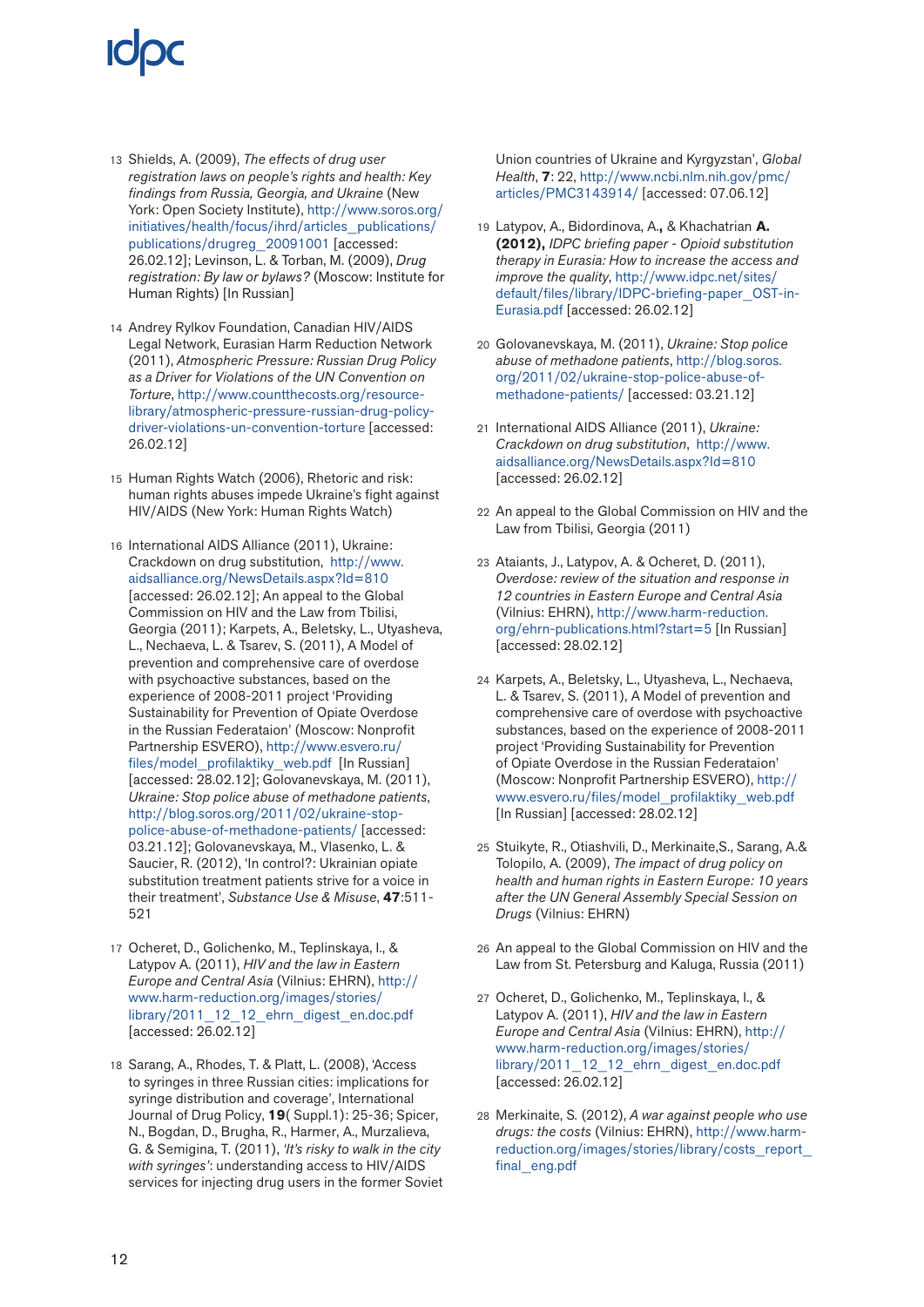- 29 United Nations International Drug Control Programme (2001), *Rapid On-site Screening of Drugs of Abuse. Scientific and Technical Notes*, [http://www.unodc.org/pdf/scientific/Scitec18\\_](http://www.unodc.org/pdf/scientific/Scitec18_final1.pdf) [final1.pdf](http://www.unodc.org/pdf/scientific/Scitec18_final1.pdf) [accessed 29.02.12]
- 30 Shoshikelashvili, A. (2011), Personal communication with authors
- 31 Latypov, A. (2011), *Drug dealers, drug lords and drug warriors-cum-traffickers: Drug crime and the narcotics market in Tajikistan* (Vilnius: EHRN), [http://www.harm-reduction.org/images/stories/](http://www.harm-reduction.org/images/stories/library/drug_warriors_in_tajikistan_final_en.pdf) [library/drug\\_warriors\\_in\\_tajikistan\\_final\\_en.pdf](http://www.harm-reduction.org/images/stories/library/drug_warriors_in_tajikistan_final_en.pdf) [accessed: 26.02.12]
- 32 Andrey Rylkov Foundation, Canadian HIV/AIDS Legal Network, Eurasian Harm Reduction Network (2011), *Atmospheric Pressure: Russian Drug Policy as a Driver for Violations of the UN Convention on Torture*, [http://www.countthecosts.org/resource](http://www.countthecosts.org/resource-library/atmospheric-pressure-russian-drug-policy-driver-violations-un-convention-torture)[library/atmospheric-pressure-russian-drug-policy](http://www.countthecosts.org/resource-library/atmospheric-pressure-russian-drug-policy-driver-violations-un-convention-torture)[driver-violations-un-convention-torture](http://www.countthecosts.org/resource-library/atmospheric-pressure-russian-drug-policy-driver-violations-un-convention-torture) [accessed: 26.02.12]
- 33 Levinson, L. (2011), *Interview Drugs, addictology and corruption*, [http://hand-help.ru/documents/](http://hand-help.ru/documents/drugs,addictology,corruption_interview_lev_levinson.doc) drugs,addictology,corruption\_interview\_lev [levinson.doc](http://hand-help.ru/documents/drugs,addictology,corruption_interview_lev_levinson.doc) [In Russian] [accessed: 26.02.12]
- 34 An appeal to the Global Commission on HIV and the Law from St. Petersburg, Russia (2011)
- 35 Latypov, A. (2011), *Drug dealers, drug lords and drug warriors-cum-traffickers: Drug crime and the narcotics market in Tajikistan* (Vilnius: EHRN), [http://www.harm-reduction.org/images/stories/](http://www.harm-reduction.org/images/stories/library/drug_warriors_in_tajikistan_final_en.pdf) [library/drug\\_warriors\\_in\\_tajikistan\\_final\\_en.pdf](http://www.harm-reduction.org/images/stories/library/drug_warriors_in_tajikistan_final_en.pdf) [accessed: 26.02.12]
- 36 Andrey Rylkov Foundation, Canadian HIV/AIDS Legal Network, Eurasian Harm Reduction Network (2011), *Atmospheric Pressure: Russian Drug Policy as a Driver for Violations of the UN Convention on Torture*, [http://www.countthecosts.org/resource](http://www.countthecosts.org/resource-library/atmospheric-pressure-russian-drug-policy-driver-violations-un-convention-torture)[library/atmospheric-pressure-russian-drug-policy](http://www.countthecosts.org/resource-library/atmospheric-pressure-russian-drug-policy-driver-violations-un-convention-torture)[driver-violations-un-convention-torture](http://www.countthecosts.org/resource-library/atmospheric-pressure-russian-drug-policy-driver-violations-un-convention-torture) [accessed: 26.02.12]
- 37 Andrey Rylkov Foundation, Canadian HIV/AIDS Legal Network, Eurasian Harm Reduction Network (2011), *Atmospheric Pressure: Russian Drug Policy as a Driver for Violations of the UN Convention on Torture*, [http://www.countthecosts.org/resource](http://www.countthecosts.org/resource-library/atmospheric-pressure-russian-drug-policy-driver-violations-un-convention-torture)[library/atmospheric-pressure-russian-drug-policy](http://www.countthecosts.org/resource-library/atmospheric-pressure-russian-drug-policy-driver-violations-un-convention-torture)[driver-violations-un-convention-torture](http://www.countthecosts.org/resource-library/atmospheric-pressure-russian-drug-policy-driver-violations-un-convention-torture) [accessed: 26.02.12]
- 38 Andrey Rylkov Foundation, Canadian HIV/AIDS Legal Network, Eurasian Harm Reduction Network (2011), *Atmospheric Pressure: Russian Drug Policy*

*as a Driver for Violations of the UN Convention on Torture*, [http://www.countthecosts.org/resource](http://www.countthecosts.org/resource-library/atmospheric-pressure-russian-drug-policy-driver-violations-un-convention-torture)[library/atmospheric-pressure-russian-drug-policy](http://www.countthecosts.org/resource-library/atmospheric-pressure-russian-drug-policy-driver-violations-un-convention-torture)[driver-violations-un-convention-torture](http://www.countthecosts.org/resource-library/atmospheric-pressure-russian-drug-policy-driver-violations-un-convention-torture) [accessed: 26.02.12]

- 39 Burns K. (2009), *Women, Harm Reduction, and HIV: Key findings from Azerbaijan, Georgia, Kyrgyzstan, Russia, and Ukraine* (New York: Open Society Institute), [http://www.soros.org/initiatives/health/](http://www.soros.org/initiatives/health/focus/ihrd/articles_publications/publications/wmhardred20091001) [focus/ihrd/articles\\_publications/publications/](http://www.soros.org/initiatives/health/focus/ihrd/articles_publications/publications/wmhardred20091001) [wmhardred20091001](http://www.soros.org/initiatives/health/focus/ihrd/articles_publications/publications/wmhardred20091001) [accessed: 26.02.12]
- 40 An appeal to the Global Commission on HIV and the Law from Orsk, Russia (2011)
- 41 Meylakhs P. & Meylakhs, A. (2008), *Women, drug use, and harm reduction in Georgia, Russia, and Ukraine (A study of the case of Russia based on the example of Saint-Petersburg)* (Saint-Petersburg: Center for Independent Sociological Research, Charitable Foundation Humanitarian Action) [In Russian]
- 42 Ocheret, D., Golichenko, M., Teplinskaya, I., & Latypov A. (2011), *HIV and the law in Eastern Europe and Central Asia* (Vilnius: EHRN), [http://](http://www.harm-reduction.org/images/stories/library/2011_12_12_ehrn_digest_en.doc.pdf) [www.harm-reduction.org/images/stories/](http://www.harm-reduction.org/images/stories/library/2011_12_12_ehrn_digest_en.doc.pdf) [library/2011\\_12\\_12\\_ehrn\\_digest\\_en.doc.pdf](http://www.harm-reduction.org/images/stories/library/2011_12_12_ehrn_digest_en.doc.pdf) [accessed: 26.02.12]
- 43 World Health Organisation, Joint United Nations Programme on HIV and AIDS, UNICEF (2011), *Global HIV/AIDS Response. Epidemic update and health sector progress towards Universal Access. Progress report 2011,* [http://www.unaids.org/](http://www.unaids.org/en/media/unaids/contentassets/documents/unaidspublication/2011/20111130_UA_Report_en.pdf) [en/media/unaids/contentassets/documents/](http://www.unaids.org/en/media/unaids/contentassets/documents/unaidspublication/2011/20111130_UA_Report_en.pdf) unaidspublication/2011/20111130\_UA\_Report [en.pdf](http://www.unaids.org/en/media/unaids/contentassets/documents/unaidspublication/2011/20111130_UA_Report_en.pdf) [accessed: 27.02.12]
- 44 Shields, A. (2009), *The effects of drug user registration laws on people's rights and health: Key findings from Russia, Georgia, and Ukraine* (New York: Open Society Institute), [http://www.soros.org/](http://www.soros.org/initiatives/health/focus/ihrd/articles_publications/publications/drugreg_20091001) [initiatives/health/focus/ihrd/articles\\_publications/](http://www.soros.org/initiatives/health/focus/ihrd/articles_publications/publications/drugreg_20091001) [publications/drugreg\\_20091001](http://www.soros.org/initiatives/health/focus/ihrd/articles_publications/publications/drugreg_20091001) [accessed: 26.02.12]; Levinson, L. & Torban, M. (2009), *Drug registration: By law or bylaws?* (Moscow: Institute for Human Rights) [In Russian]
- 45 Green, T.C., Grau, L.E., Blinnikova, K.N., Torban, M., Krupitsky, E., Ilyuk, R., Kozlov, A. & Heimer, R. (2009), 'Social and structural aspects of the overdose risk environment in St. Petersburg, Russia', *International Journal of Drug Policy*, **20**: 270-276; Ataiants, J., Latypov, A. & Ocheret, D. (2011), *Overdose: review of the situation and response in 12 countries in Eastern Europe and Central Asia* (Vilnius: EHRN), [http://www.harm-reduction.](http://www.harm-reduction.org/ehrn-publications.html?start=5) [org/ehrn-publications.html?start=5](http://www.harm-reduction.org/ehrn-publications.html?start=5) [In Russian] [accessed: 28.02.12]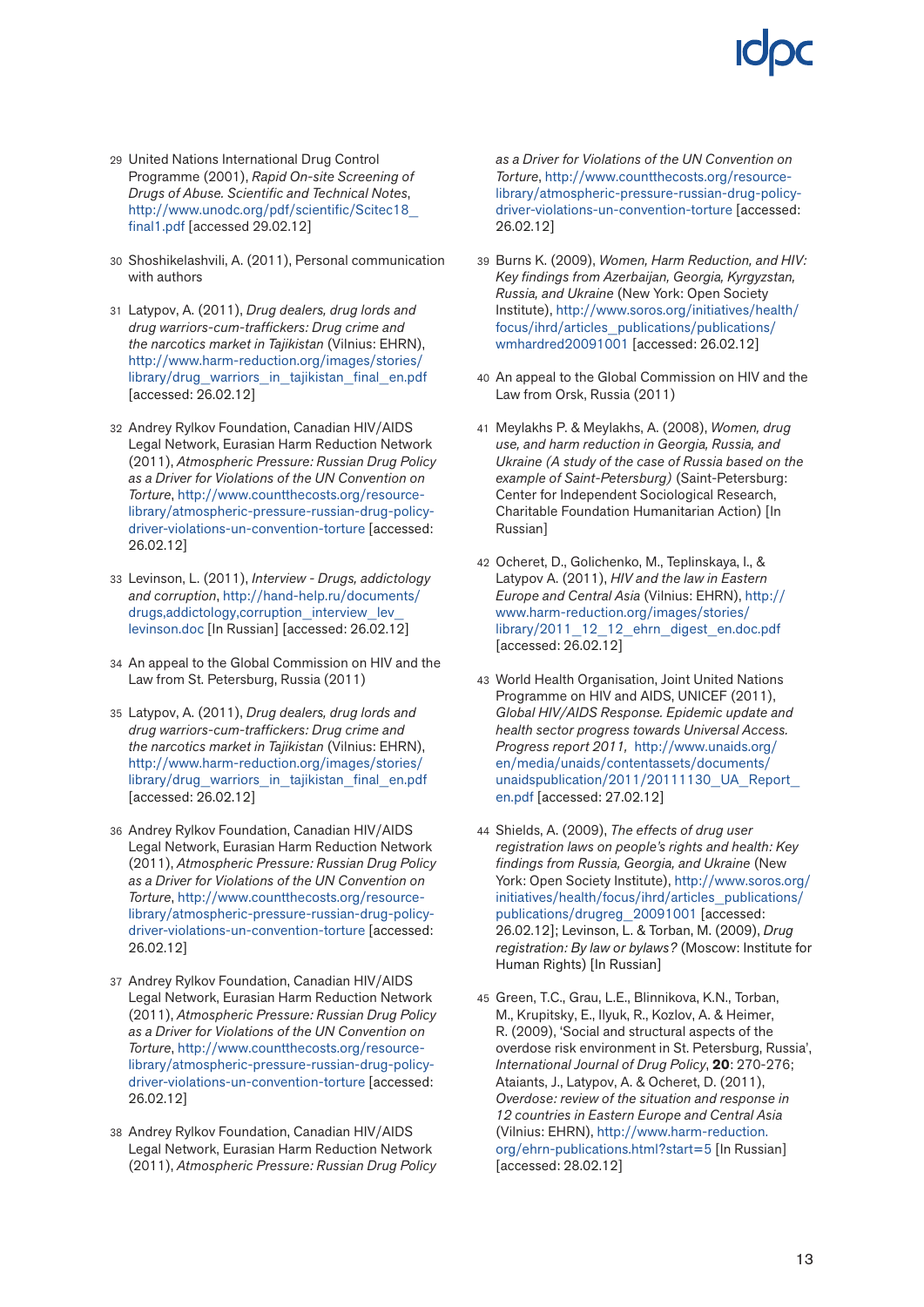- 46 Ataiants, J., Latypov, A. & Ocheret, D. (2011), *Overdose: review of the situation and response in 12 countries in Eastern Europe and Central Asia* (Vilnius: EHRN), [http://www.harm-reduction.org/ehrn](http://www.harm-reduction.org/ehrn-publications.html?start=5)[publications.html?start=5](http://www.harm-reduction.org/ehrn-publications.html?start=5) [In Russian] [accessed: 28.02.12]
- 47 Ataiants, J., Latypov, A. & Ocheret, D. (2011), *Overdose: review of the situation and response in 12 countries in Eastern Europe and Central Asia* (Vilnius: EHRN), [http://www.harm-reduction.org/ehrn](http://www.harm-reduction.org/ehrn-publications.html?start=5)[publications.html?start=5](http://www.harm-reduction.org/ehrn-publications.html?start=5) [In Russian] [accessed: 28.02.12]
- 48 Merkinaite, S*.* (2012), *A war against people who use drugs: the costs* (Vilnius: EHRN), [http://www.harm](http://www.harm-reduction.org/images/stories/library/costs_report_final_eng.pdf)[reduction.org/images/stories/library/costs\\_report\\_](http://www.harm-reduction.org/images/stories/library/costs_report_final_eng.pdf) [final\\_eng.pdf](http://www.harm-reduction.org/images/stories/library/costs_report_final_eng.pdf)
- 49 Piralishvili, G. (2012), Personal communication with authors
- 50 The term refers to new psychoactive substances identified as a narcotic or psychotropic drug, in pure form or in preparation, that are not controlled by the 1961 United Nations Single Convention on Narcotic Drugs or the 1971 United Nations Convention on Psychotropic Substances, but which may pose a public health threat comparable to that posed by substances listed in these conventions. For more see EMCDDA (2005). Brief: Monitoring new drugs, European Monitoring Centre for Drugs and Drug Addiction: Lisbon. Available at: [www.emcdda.europa.](http://www.emcdda.europa.eu/attachements.cfm/att_40149_EN_Monitoring_new_drugs.pdf) [eu/attachements.cfm/att\\_40149\\_EN\\_Monitoring\\_](http://www.emcdda.europa.eu/attachements.cfm/att_40149_EN_Monitoring_new_drugs.pdf) [new\\_drugs.pdf.](http://www.emcdda.europa.eu/attachements.cfm/att_40149_EN_Monitoring_new_drugs.pdf)
- 51 Merkinaite, S*.* (2012), *A war against people who use drugs: the costs* (Vilnius: EHRN), [http://www.](http://www.harmreduction.org/images/stories/library/costs_report_final_eng.pdf) [harmreduction.org/images/stories/library/costs\\_](http://www.harmreduction.org/images/stories/library/costs_report_final_eng.pdf) [report\\_final\\_eng.pdf](http://www.harmreduction.org/images/stories/library/costs_report_final_eng.pdf)
- 52 Iakobishvili, E. (2012), *Cause for alarm: The incarceration of women for drug offences in Europe and Central Asia, and the need for legislative and sentencing reform* (London: Harm Reduction International), [http://www.ihra.net/](http://www.ihra.net/files/2012/03/10/IHRA_WomenInPrisonReport_Web.pdf) [files/2012/03/10/IHRA\\_WomenInPrisonReport\\_](http://www.ihra.net/files/2012/03/10/IHRA_WomenInPrisonReport_Web.pdf) [Web.pdf](http://www.ihra.net/files/2012/03/10/IHRA_WomenInPrisonReport_Web.pdf) accessed: 20.03.12]
- 53 Stuckler, D., Basu, S., McKee, M. & King, L. (2008), 'Mass incarceration can explain population increases in TB and multidrug-resistant TB in European and Central Asian countries', *Proceedings of the National Academy of Sciences*, **105**: 13280-13285
- 54 Andrey Rylkov Foundation, Canadian HIV/AIDS Legal Network, Eurasian Harm Reduction Network (2011), *Atmospheric Pressure: Russian Drug Policy as a Driver for Violations of the UN Convention on Torture*, [http://www.countthecosts.org/resource](http://www.countthecosts.org/resource-library/atmospheric-pressure-russian-drug-policy-driver-violations-un-convention-torture)[library/atmospheric-pressure-russian-drug-](http://www.countthecosts.org/resource-library/atmospheric-pressure-russian-drug-policy-driver-violations-un-convention-torture)

[policy-driver-violations-un-convention-torture](http://www.countthecosts.org/resource-library/atmospheric-pressure-russian-drug-policy-driver-violations-un-convention-torture) [accessed: 26.02.12]; Ocheret, D., Golichenko, M., Teplinskaya, I., & Latypov A. (2011), *HIV and the law in Eastern Europe and Central Asia* (Vilnius: EHRN), [http://www.harm-reduction.org/images/stories/](http://www.harm-reduction.org/images/stories/library/2011_12_12_ehrn_digest_en.doc.pdf) [library/2011\\_12\\_12\\_ehrn\\_digest\\_en.doc.pdf](http://www.harm-reduction.org/images/stories/library/2011_12_12_ehrn_digest_en.doc.pdf) [accessed: 26.02.12]

- 55 Otiashvili, D., Sárosi, P. & Somogyi, G.L. (2008), *The Beckley Foundation Drug Policy Programme Discussion Paper Fifteen – Drug Control in Georgia: Drug Testing and the Reduction of Drug Use?*, [http://](http://www.beckleyfoundation.org/bib/doc/bf/2008_David_211673_1.pdf) [www.beckleyfoundation.org/bib/doc/bf/2008\\_](http://www.beckleyfoundation.org/bib/doc/bf/2008_David_211673_1.pdf) [David\\_211673\\_1.pdf](http://www.beckleyfoundation.org/bib/doc/bf/2008_David_211673_1.pdf) [accessed 29.02.12]
- 56 Merkinaite, S*.* (2012), *A war against people who use drugs: the costs* (Vilnius: EHRN), [http://www.harm](http://www.harm-reduction.org/images/stories/library/costs_report_final_eng.pdf)[reduction.org/images/stories/library/costs\\_report\\_](http://www.harm-reduction.org/images/stories/library/costs_report_final_eng.pdf) [final\\_eng.pdf](http://www.harm-reduction.org/images/stories/library/costs_report_final_eng.pdf)
- 57 Merkinaite, S*.* (2012), *A war against people who use drugs: the costs* (Vilnius: EHRN), [http://www.harm](http://www.harm-reduction.org/images/stories/library/costs_report_final_eng.pdf)[reduction.org/images/stories/library/costs\\_report\\_](http://www.harm-reduction.org/images/stories/library/costs_report_final_eng.pdf) [final\\_eng.pdf](http://www.harm-reduction.org/images/stories/library/costs_report_final_eng.pdf)
- 58 Merkinaite, S*.* (2012), *A war against people who use drugs: the costs* (Vilnius: EHRN), [http://www.](http://www.harmreduction.org/images/stories/library/costs_report_final_eng.pdf) [harmreduction.org/images/stories/library/costs\\_](http://www.harmreduction.org/images/stories/library/costs_report_final_eng.pdf) [report\\_final\\_eng.pdf](http://www.harmreduction.org/images/stories/library/costs_report_final_eng.pdf)
- 59 Merkinaite, S*.* (2012), *A war against people who use drugs: the costs* (Vilnius: EHRN), [http://www.harm](http://www.harm-reduction.org/images/stories/library/costs_report_final_eng.pdf)[reduction.org/images/stories/library/costs\\_report\\_](http://www.harm-reduction.org/images/stories/library/costs_report_final_eng.pdf) [final\\_eng.pdf](http://www.harm-reduction.org/images/stories/library/costs_report_final_eng.pdf)
- 60 Merkinaite, S*.* (2012), *A war against people who use drugs: the costs* (Vilnius: EHRN), [http://www.harm](http://www.harm-reduction.org/images/stories/library/costs_report_final_eng.pdf)[reduction.org/images/stories/library/costs\\_report\\_](http://www.harm-reduction.org/images/stories/library/costs_report_final_eng.pdf) [final\\_eng.pdf](http://www.harm-reduction.org/images/stories/library/costs_report_final_eng.pdf)
- 61 International Treatment Preparedness Coalition in Eastern Europe and Central Asia (2011), *Alternative report. Russia halfway to universal access: Between authority and epidemic*, [http://itpcru.org/files/](http://itpcru.org/files/files_169.html) [files\\_169.html](http://itpcru.org/files/files_169.html) [accessed: 26.02.12]
- 62 Community of People Living with HIV (2011), *Press release – Health ministry 'buys' prevention for 85 million Roubles within 39 days, and NGOs promise to provide control over its realisation* (Moscow: Inter-Regional Organisation 'Community of People Living with HIV'), <http://positivenet.ru/files/083.pdf>[In Russian] [accessed: 28.02.12]
- 63 Merkinaite, S*.* (2012), *A war against people who use drugs: the costs* (Vilnius: EHRN), [http://www.harm](http://www.harm-reduction.org/images/stories/library/costs_report_final_eng.pdf)[reduction.org/images/stories/library/costs\\_report\\_](http://www.harm-reduction.org/images/stories/library/costs_report_final_eng.pdf) [final\\_eng.pdf](http://www.harm-reduction.org/images/stories/library/costs_report_final_eng.pdf)
- 64 Ocheret, D., Golichenko, M., Teplinskaya, I., & Latypov A. (2011), *HIV and the law in Eastern*